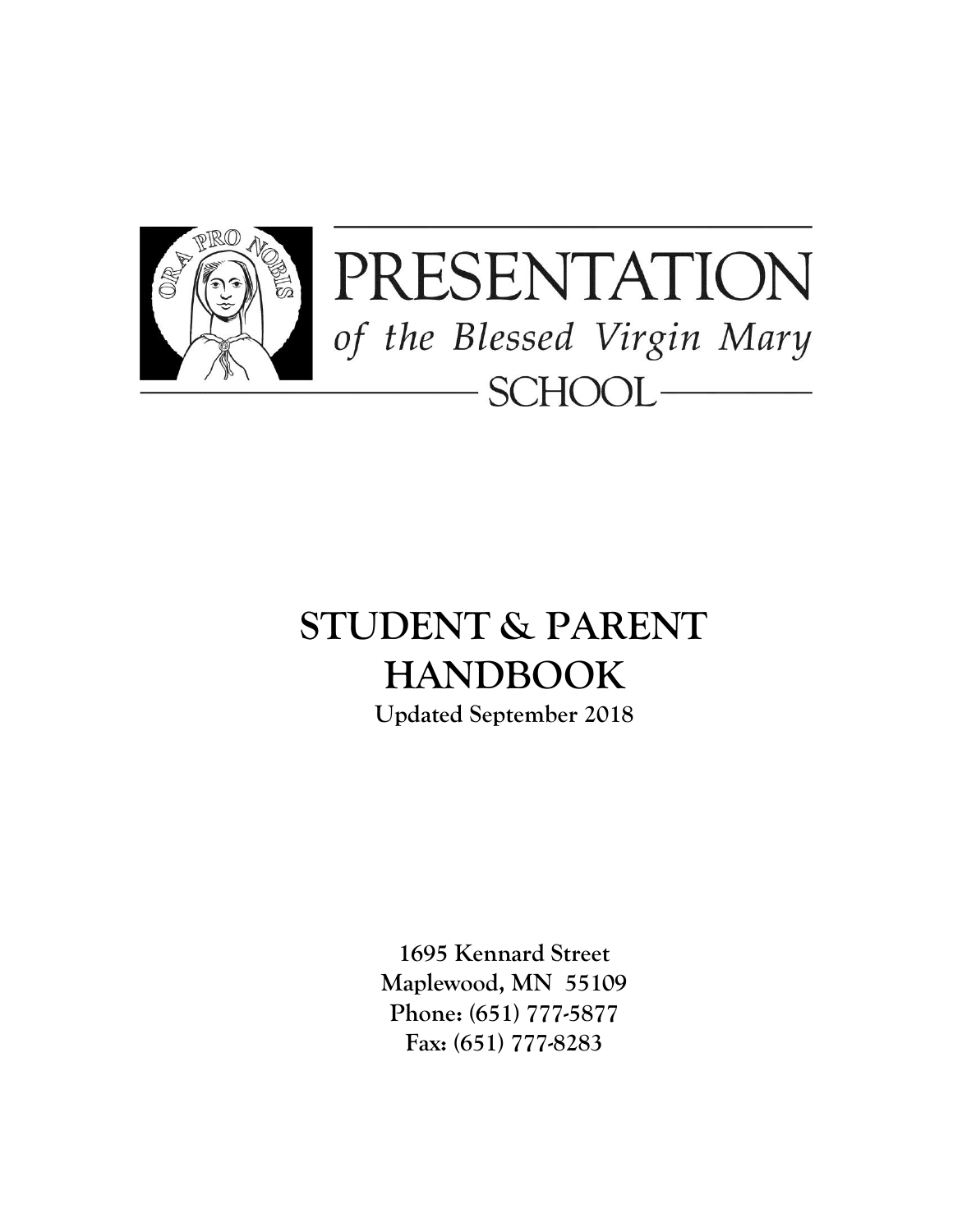## TABLE OF CONTENTS

| O. OCCUPATIONAL SAFETY AND HEALTH ACT (OSHA) REQUIREMENTS  11 |  |
|---------------------------------------------------------------|--|
|                                                               |  |
|                                                               |  |
|                                                               |  |
|                                                               |  |
|                                                               |  |
|                                                               |  |
|                                                               |  |
|                                                               |  |
|                                                               |  |
|                                                               |  |
|                                                               |  |
|                                                               |  |
|                                                               |  |
|                                                               |  |
|                                                               |  |
|                                                               |  |
|                                                               |  |
|                                                               |  |
|                                                               |  |
|                                                               |  |
|                                                               |  |
| A.                                                            |  |
| <b>B.</b>                                                     |  |
| $C_{\cdot}$                                                   |  |
| D.                                                            |  |
|                                                               |  |
|                                                               |  |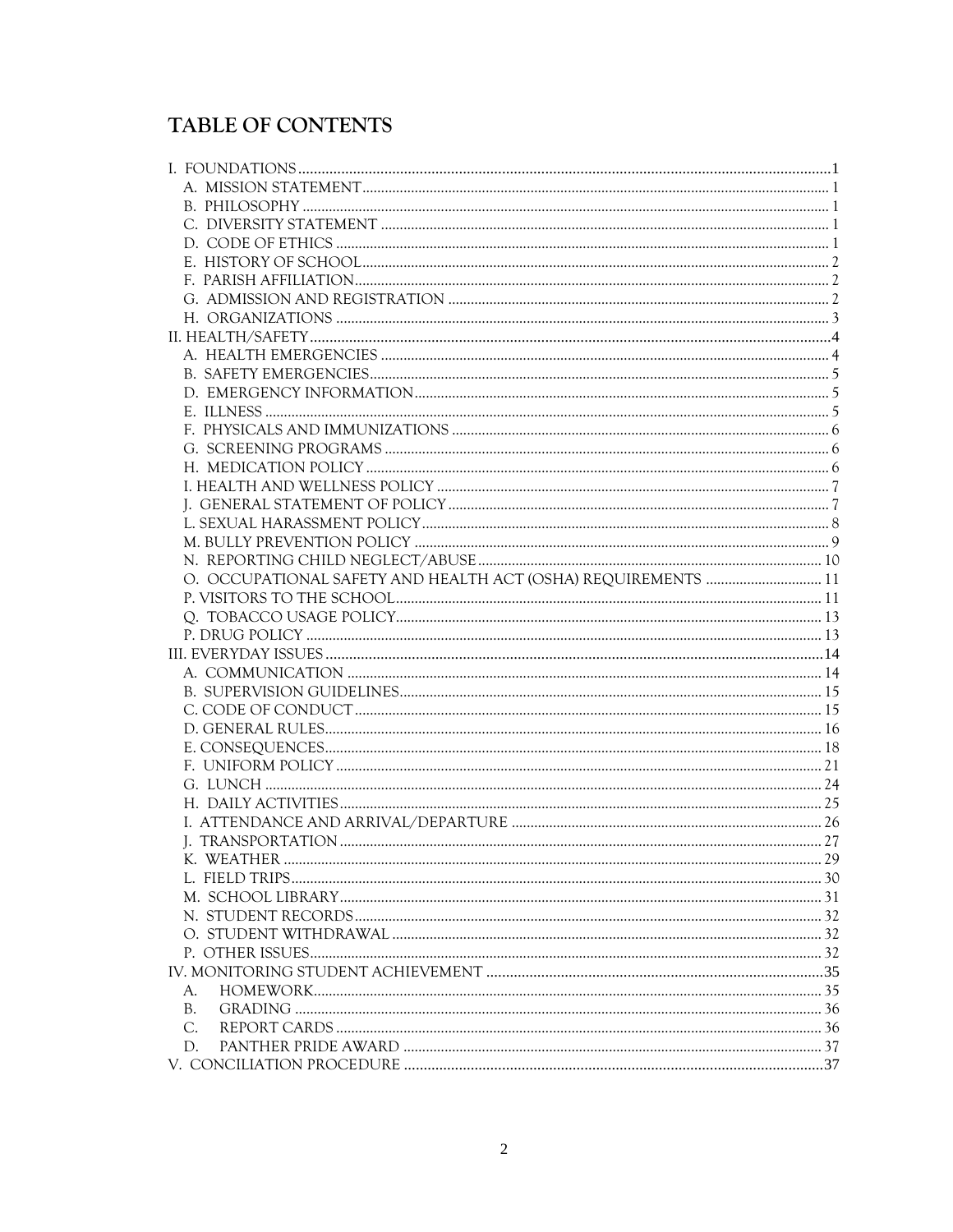### <span id="page-2-0"></span>**I. FOUNDATIONS**

## <span id="page-2-1"></span>**A. MISSION STATEMENT**

The purpose of Presentation of the Blessed Virgin Mary School is to provide a Catholic community that fosters the religious and academic development of individual students in a safe and welcoming learning environment.

## <span id="page-2-2"></span>**B. PHILOSOPHY**

Presentation of the Blessed Virgin Mary School creates a supportive Catholic community committed to the Gospel message that calls us to faith, service, and worship. An environment of respect, peace and justice fosters an appreciation of God's gift of life in all people. Each student is empowered to develop their own potential, which will lead to excellence in academics, athletic activities and the fine arts.

## <span id="page-2-3"></span>**C. DIVERSITY STATEMENT**

Presentation of the Blessed Virgin Mary School does not discriminate on the basis of sex, race, color, national or ethnic origin in administration of its educational or admission policies, scholarship programs, and other school administered programs.

## <span id="page-2-4"></span>**D. CODE OF ETHICS**

Teachers at Presentation of the Blessed Virgin Mary School are considered members of a Catholic community. It is expected that they will adhere to the Code of Ethics for the Catholic School Teacher developed by the department of Elementary Schools, NCEA. The Code of Ethics is found in all Employee Handbooks. If a teacher's lifestyle were to come into conflict with these or other Catholic Church principles, the teacher could be terminated or asked to resign.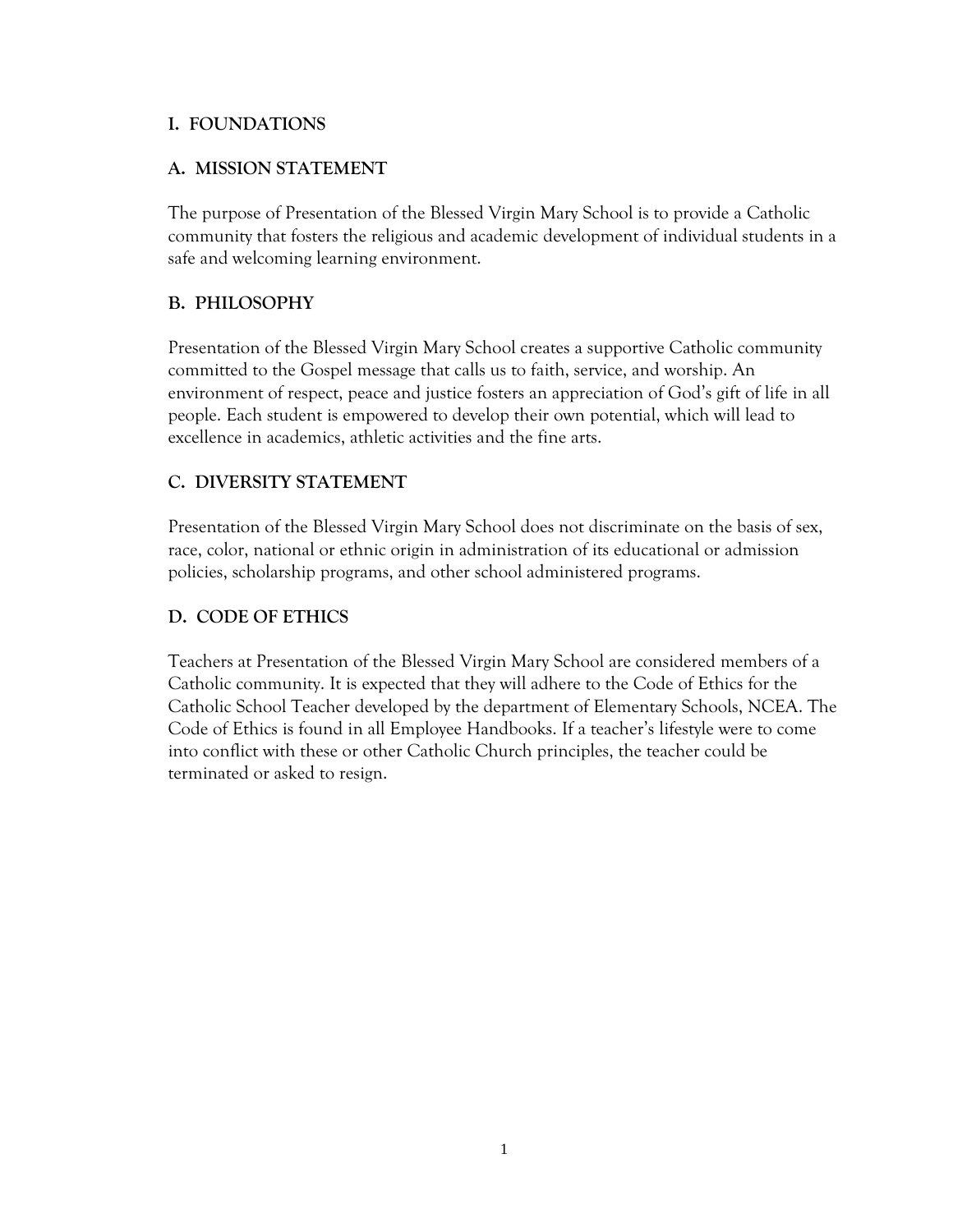#### <span id="page-3-0"></span>**E. HISTORY OF SCHOOL**

- 1947 December 24: Church, community room, three classrooms, and kitchen completed
- 1949 September: School open for Grades 1-6; 118 students enrolled; three teaching Sisters, Sylvania Ohio Franciscans
- 1951 April 29: Francis Hall addition of seven classrooms
- 1953 Enrollment of 420 taught by eight teaching Sisters
- 1955 December 11: Raymond Hall addition gym, ten classrooms, kitchen; Enrollment of 630 taught by ten teaching Sisters and two lay teachers
- Late 50's & 60's: Enrollment reaches 1,200; twenty teaching Sisters and lay teachers
- 1962 November 11: Madonna Hall addition eleven classrooms, library
- 1966 December 18: Presentation Church completed and dedicated
- 1972 Preschool opens in lower Madonna Hall
- 1980's School enrollment declines; Franciscan sisters are gone from the school and parish community
- Late 1990's: Grades K-5 filled to capacity
- 1999 Presentation of the Blessed Virgin Mary School celebrates 50 years!
- 2000's School enrollment declines to one class per grade level
- 2010 Presentation of the Blessed Virgin Mary School celebrates 60 years!

## <span id="page-3-1"></span>**F. PARISH AFFILIATION**

Presentation of the Blessed Virgin Mary School is a vital part of the parish community. The parish community supports the efforts of the school through its daily prayer, volunteer services, and financial assistance.

#### <span id="page-3-2"></span>**G. ADMISSION AND REGISTRATION**

#### **Registration Procedure**

Registered members of Presentation of the Blessed Virgin Mary Parish are invited to enroll their children in the parish school. Non-members may register, as space is available. Registration procedures are announced in the parish bulletin and the bi-monthly school newsletter after January 1.

Tuition payments must be current in order to register for the coming school year. Financial issues relating to tuition and registration fees are handled through the school office. Any questions about tuition/fees should be addressed to the school principal at (651) 777-5877.

#### **Age of Admission – Kindergarten/First Grade**

Kindergartners must be five years of age by the first of September of the calendar year in which they intend to enroll. First graders must be six by the first of September of the calendar year in which they intend to enroll or have successfully completed kindergarten.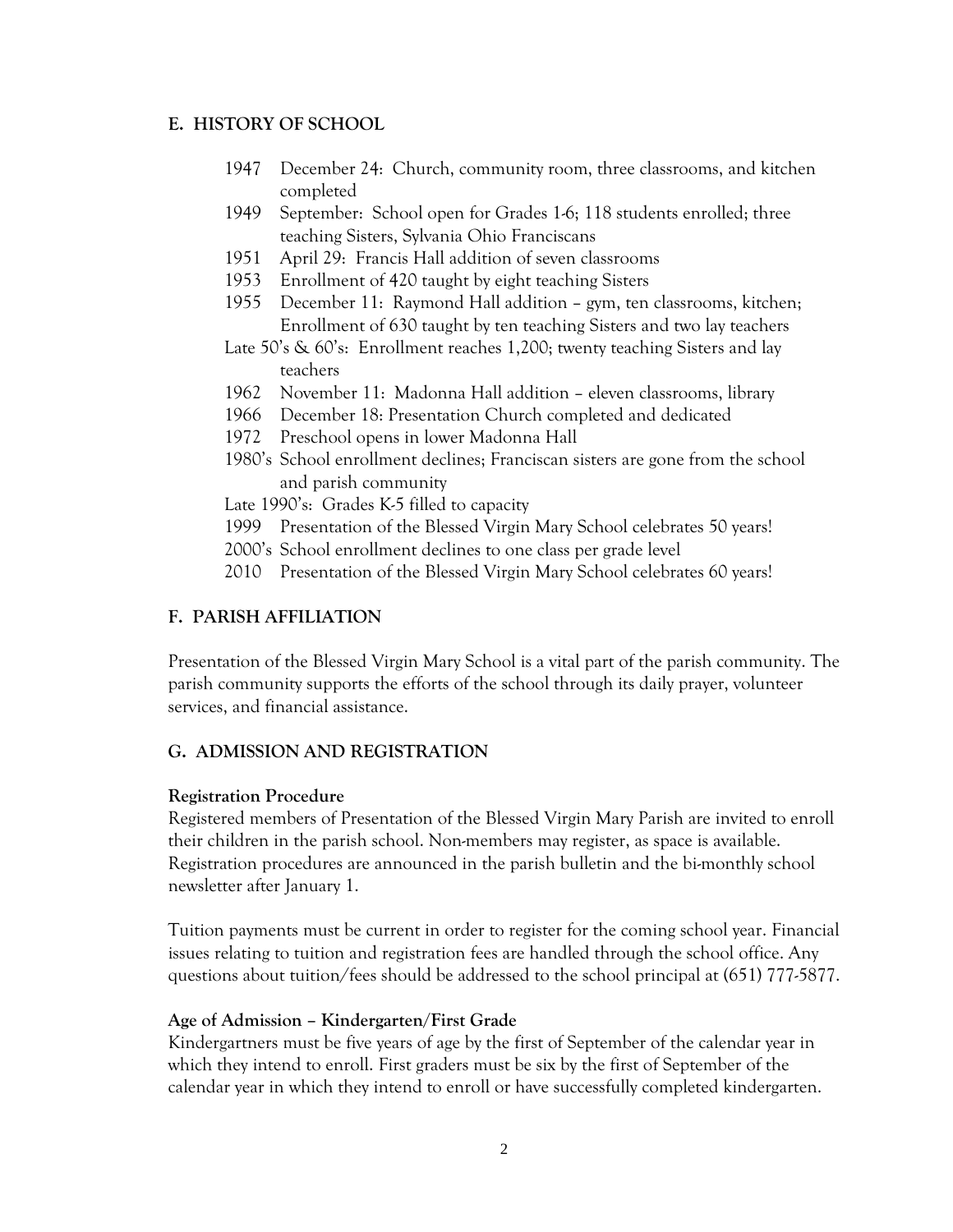The registration priority is as follows:

- Students presently enrolled in K-8 and their siblings
- Presentation parishioners and preschool attendants new to the school
- Preschool attendants new to the school
- Children of Non-parishioners

## **Transfer Policy**

All students who transfer into Presentation of the Blessed Virgin Mary School from another school shall be considered on a probationary status for a period of one trimester or its equivalent number of weeks. At that time the school will determine whether the student will be granted regular student status, remain on a probationary level, or be dismissed from school.

## <span id="page-4-0"></span>**H. ORGANIZATIONS**

## **School Advisory Council**

The School Advisory Council (SAC) is the principal consultative body to the Principal and the Pastor, and as such, exists to offer advice in certain matters of school development, but does not make administrative decisions. The SAC is called to a positive, forward-looking model of discussion intended to help the school realize ongoing goals and objectives that enhance student learning and character formation.

The members of SAC are reminded that theirs is a service to the Gospel in response to their baptismal call. Therefore, they are to carry out this service with a spirit of prayer, humility, and an awareness of the overall mission of the Church.

There are four general areas of focus for the SAC: Strategic Planning, Financial Advice, Policy Formulation, and Public Relations.

The SAC generally meets every other month throughout the school year.

The membership of the SAC consists of the Pastor, the Principal, and six members appointed from the school community (two new members will be appointed each year, for a term of three years). Additionally, a liaison from the Parish Council may participate in the meetings.

Those eligible for membership are parents or guardians of Presentation School students in grade K-8 for the upcoming year, or a parishioner of Presentation who is committed to Catholic education. Ineligible for membership are employees of the school or parish and their spouses or SAC members who have served two consecutive terms.

Each spring, new members will be invited to submit an application for membership. The applications should be reviewed by, and the new members should be agreed upon by the existing SAC.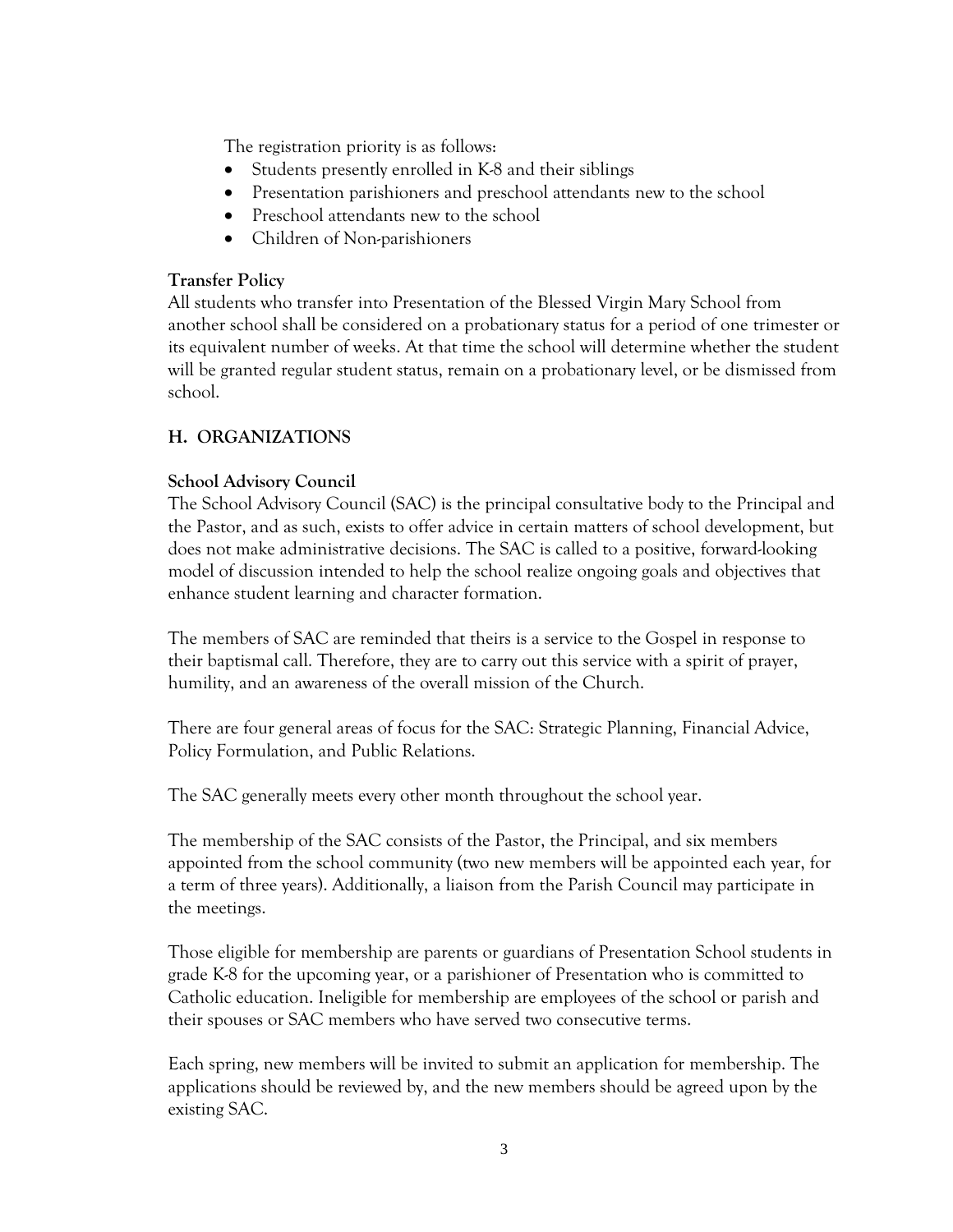At the first meeting in the fall, it will be agreed upon to assign the following roles: Chairperson: to facilitate the meetings and prepare and distribute the agenda. Vice-Chairperson: to assume the duties of the Chairperson in his or her absence. Secretary: to record notes and action items from each meeting.

#### **Parents of Presentation Students**

Parents of Presentation Students (POPS) is an informal parent/guardian group that supports the School's mission through fundraising, volunteerism, promotion and community-building. All Presentation parents/guardians are welcomed and encouraged to volunteer and attend POPS events.

A chair is appointed by the Principal for a two year term to lead the group and to act as a liaison between POPS and the school administration. The chair is the chief point of contact for POPS members. There is a co-chair also appointed for a two year term. The co-chair is the chair for the following year.

The school's budget depends on funds raised by POPS, therefore the Principal will direct such funds to the area(s) where they are most needed. Areas might include teacher support, field trips, classroom support and other items that are of direct benefit to the school's students and/or teachers.

The Principal must approve all POPS activities and they should be scheduled in advance whenever possible to ensure maximum participation from the school community, to allow school/parish staff sufficient advance notice so that they can assist POPS when necessary, and to ensure that activities do not conflict with other school or parish events.

## <span id="page-5-0"></span>**II. HEALTH/SAFETY**

#### <span id="page-5-1"></span>**A. HEALTH EMERGENCIES**

A health emergency is a situation in which the physical safety of one or more of the school community is at immediate risk due to factors usually treated by medical personnel. This can include injury, disease, or exposure to disease.

- Determine whether the situation is within the capability of immediately available school personnel and/or resources.
- Decide which health service can handle the situation.
- Contact the appropriate health service (usually 911).
- Follow the school guidelines
- Maintain records of health emergencies, using appropriate report form (available in the Health Office).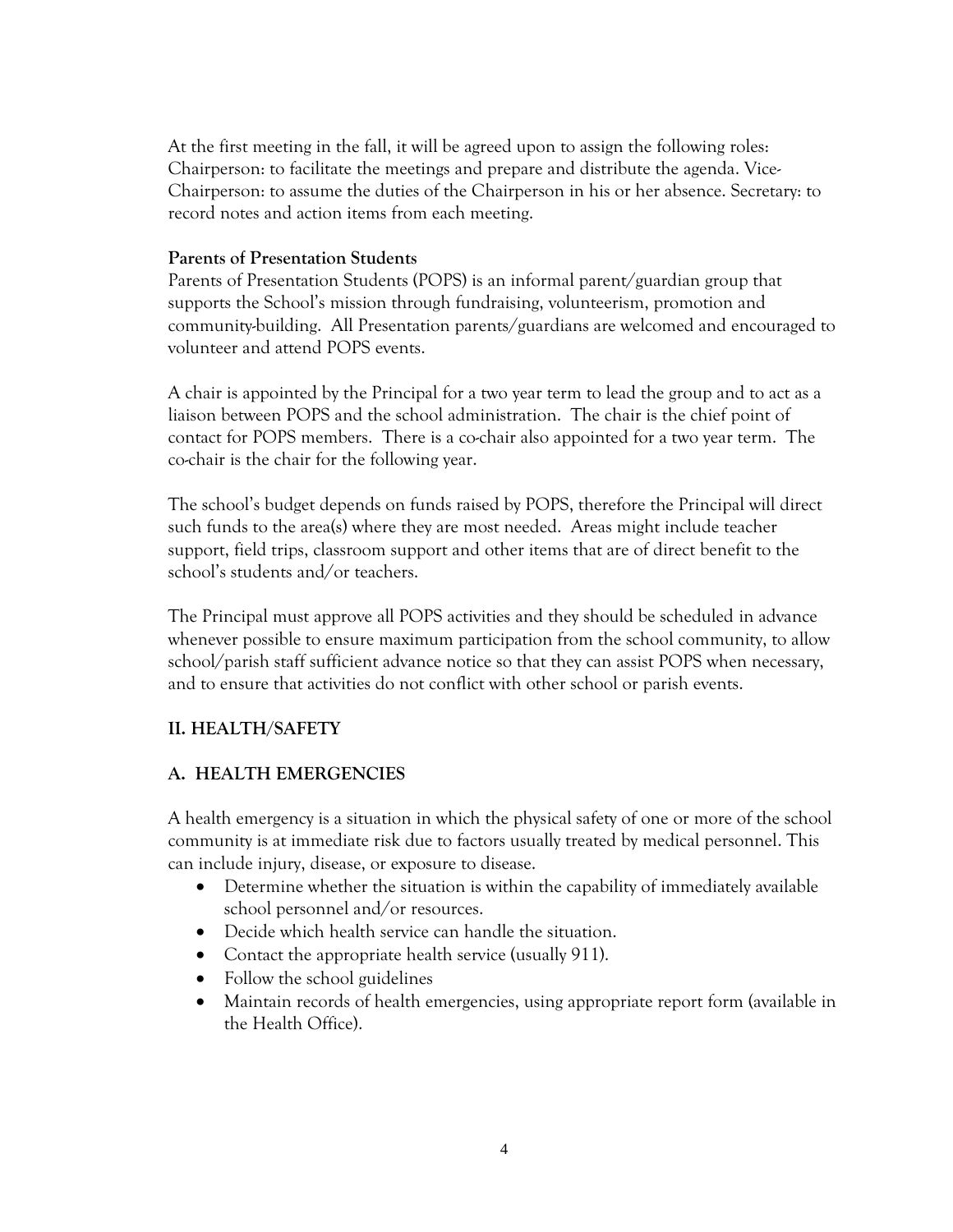## <span id="page-6-0"></span>**B. SAFETY EMERGENCIES**

Threats of potential violence may result in lockdown procedures. School staff will take whatever actions deem appropriate for the safety of our students. Appropriate information will be communicated to parents.

## **C. HEALTH SERVICES STAFF**

A health education assistant will be in the building as scheduled by District 622. The District 622 School Nurse is not in the building on a regular basis, but arrangements can be made for a student or parent to speak with the nurse about a personal health problem, health information, or consultation. **Please consult your physician for care of injuries occurring outside of school.**

## <span id="page-6-1"></span>**D. EMERGENCY INFORMATION**

Current emergency information is required for each student. A card is filled out by the parent for each child at the beginning of each school year. In case of emergency, our procedure will be to contact the parent at home or work. Parents should arrange for proper care in case your child should meet with an accident or become too ill to remain in school at a time parents are away from home. The school should be notified if any changes occur (address, telephone number, physician, dentist, work telephone number, etc.) during the school year.

## <span id="page-6-2"></span>**E. ILLNESS**

Parents are asked to please keep their child home from school when ill. A child with any kind of rash, lesions, or any suspected communicable disease should be kept out of school until diagnosed by a physician. A child should be fever-free for 24 hours before returning to school. If vomiting or diarrhea is present, the 24-hour policy is also used.

A child cannot be in school with untreated head lice. A child will be excluded for 24 hours after treatment and may return to school if no live lice are seen. Exclusion will take place if nits are found. **Parents should check their child's head on a regular basis and notify the school if they find head lice on any member of their family.**

Any student, who has been excused from or has limited participation in physical education class or recess due to illness/injury/surgery, must report to the Health Office with a doctor's note. Students will not be allowed to resume participation in physical education or recess until their physician has given them permission.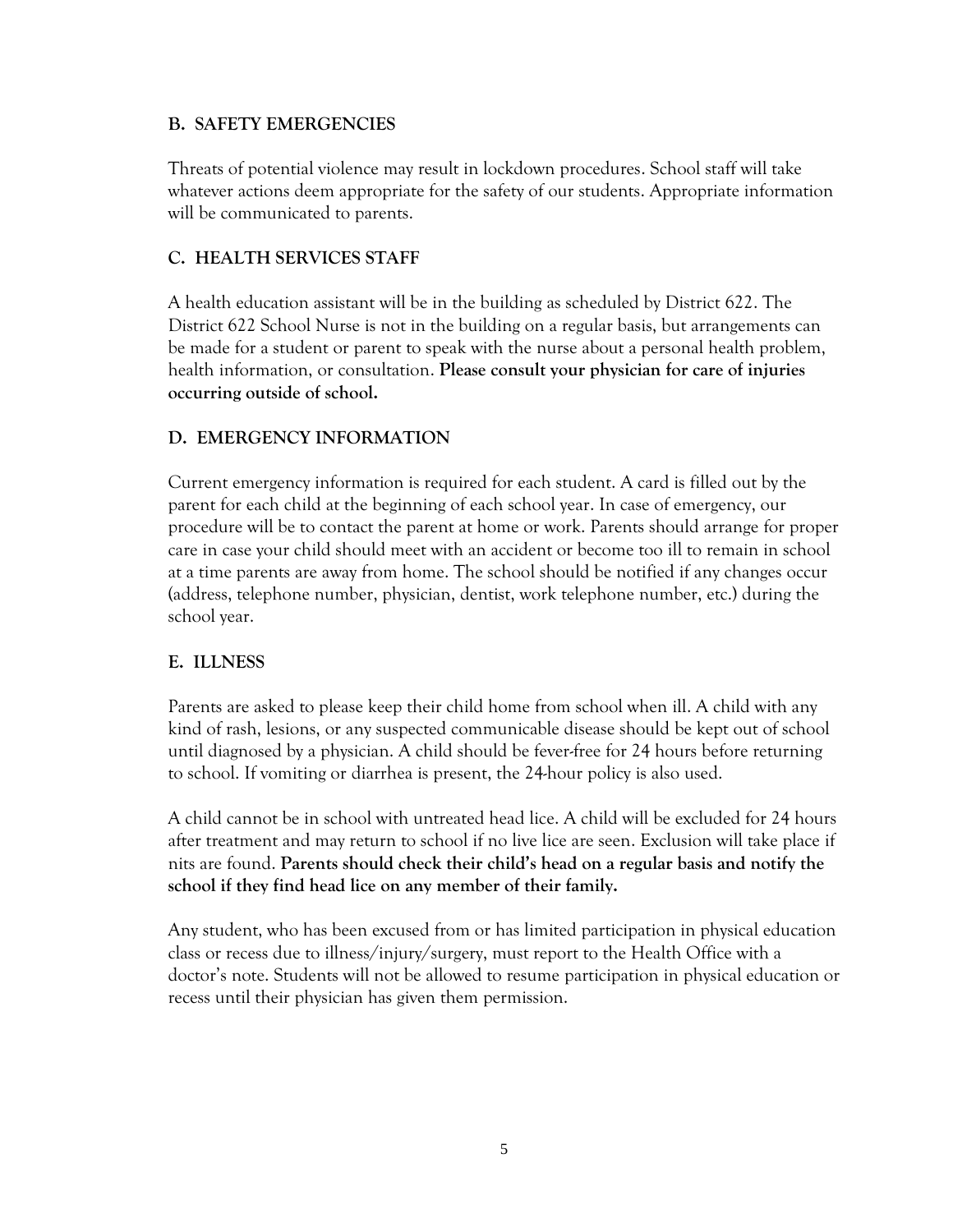## <span id="page-7-0"></span>**F. PHYSICALS AND IMMUNIZATIONS**

Physical examinations are recommended for all children entering Kindergarten and Grade 7. Forms for this purpose will be given to parents prior to the child entering these grades. All students entering Grade 7 must show proof of having received a second dose of MMR (Measles/Mumps/Rubella) and TD (Tetanus/Diphtheria) booster. According to state law, all children entering school must be immunized against diphtheria, tetanus, pertussis, polio, measles, mumps, and rubella. Kindergarten and 7<sup>th</sup> grade students must show proof of having completed the Hepatitis B immunizations series. Documentation of varicella vaccine or documentation of a history of varicella disease must also be provided for Kindergarten and  $7<sup>th</sup>$  grade students. Students who cannot be vaccinated due to medical reasons or whose parents are conscientiously opposed to immunizations may receive a legal exemption form from the Health Office. The school must retain documentation of immunizations. **Children will not be allowed to enter school until the immunization requirements have been met.**

## <span id="page-7-1"></span>**G. SCREENING PROGRAMS**

Vision and hearing screening is done by referral of the student, parent, or teacher. Students with known concerns will be routinely monitored.

#### <span id="page-7-2"></span>**H. MEDICATION POLICY**

(See MN Statute 126.201 Administration of Medication by school personnel)

Medication may be administered by a licensed school nurse who may delegate the duty to a health education assistant, the office staff, the principal, or a teacher trained by a licensed school nurse.

Whenever possible, we recommend that medication be given to students at home before and/or after school.

The following is District #622 policy for administration of medication:

- Written authorization from both parent/guardian and physician or authorized prescriber must be received before medication can be administered (including overthe-counter medications and antibiotics).
- Non-prescription (over-the-counter) medication must be supplied in the original labeled and sealed container.
- Prescription medication must be provided in the original prescription bottle with the pharmacy label.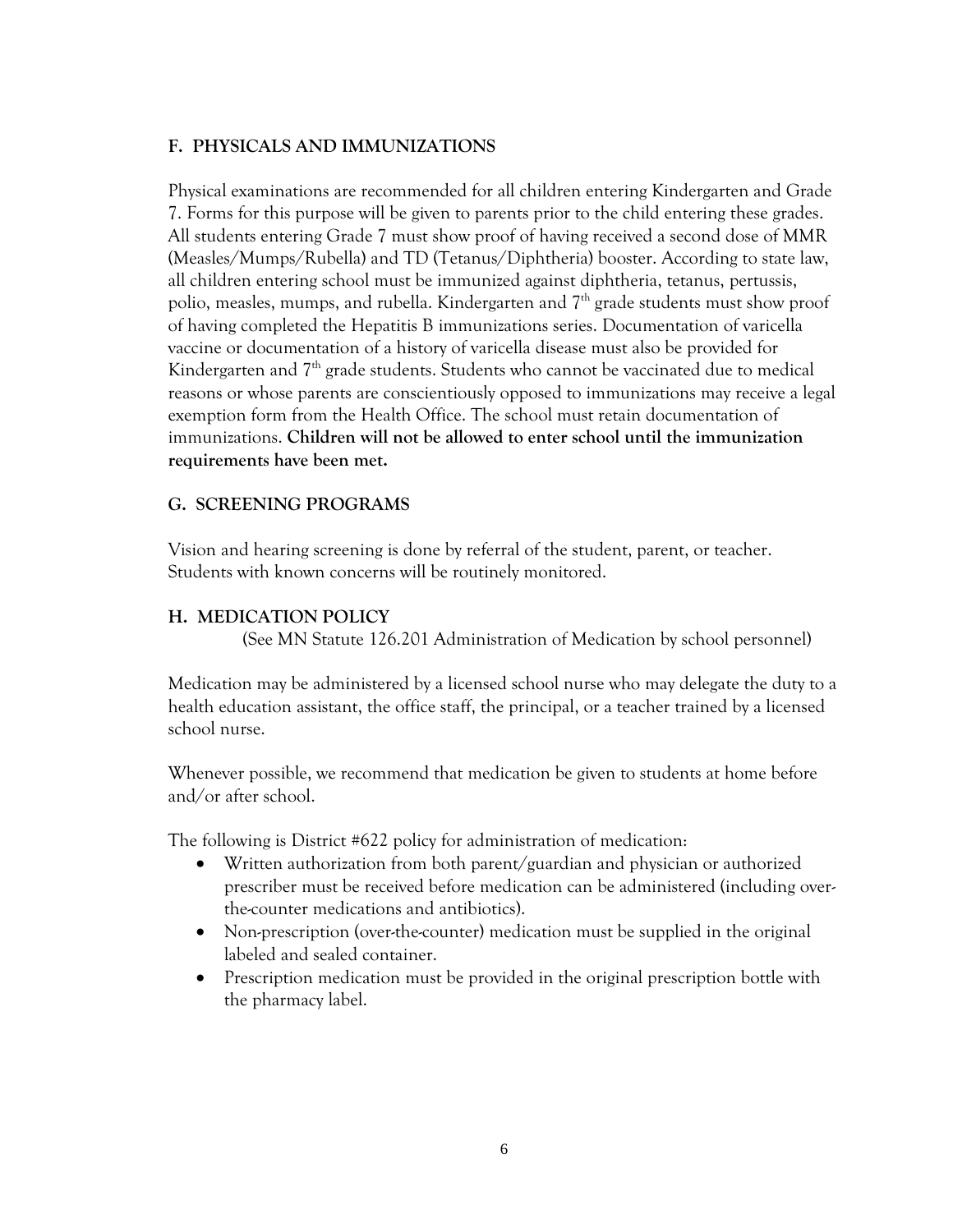**Please note:** This policy also applies to any student carrying an inhaler.

New medication authorization from parent and doctor is required if there is any change in the dose of medication or if there is a change in medication.

**Controlled substances must be sent to school in a current labeled bottle and kept locked in the Health Office at all times.**

## <span id="page-8-0"></span>**I. HEALTH AND WELLNESS POLICY**

## **Purpose**

The purpose of this policy is to assure a school environment that promotes and protects students' health, well being, and ability to learn by supporting healthy eating and physical activity within the context of our community.

## <span id="page-8-1"></span>**J. GENERAL STATEMENT OF POLICY**

- 1. Presentation attest that we are all created by God and are called to honor that creation by honoring our bodies. We must strive to develop the discipline of healthy lifestyle choices in order to glorify God.
- 2. Presentation school recognizes that nutrition education and physical education fosters student attendance and education.
- 3. The school environment should promote students' heath, well being, and ability to learn by encouraging healthy eating and physical activity.
- 4. Children need access to healthy foods and opportunities to be physically active in order to grow and learn.
- 5. The types of foods and beverages available to them influence students' lifelong eating habits. Presentation has the responsibility to help students establish and maintain lifelong healthy eating patterns.

## **K. GUIDELINES**

- A. Nutrition Education and Promotion
	- 1. Students at Presentation will receive nutrition education that provides the knowledge they need to adopt healthy lifestyles.
	- 2. All school personnel will strive to model and reinforce positive nutritional concepts.
	- 3. Presentation discourages the regular use of foods, including sweets/candy, or beverages as reward for academic performance or good behavior.
	- 4. Teacher's use of food as learning tool or manipulative should be practiced with discretion and only on a limited basis.
	- 5. Children wished to celebrate their birthdays at school should limit treats to one per child. Non-food items such as pencils or stickers are encouraged as well. A book or gift to the classroom in lieu of individual treats can also be considered.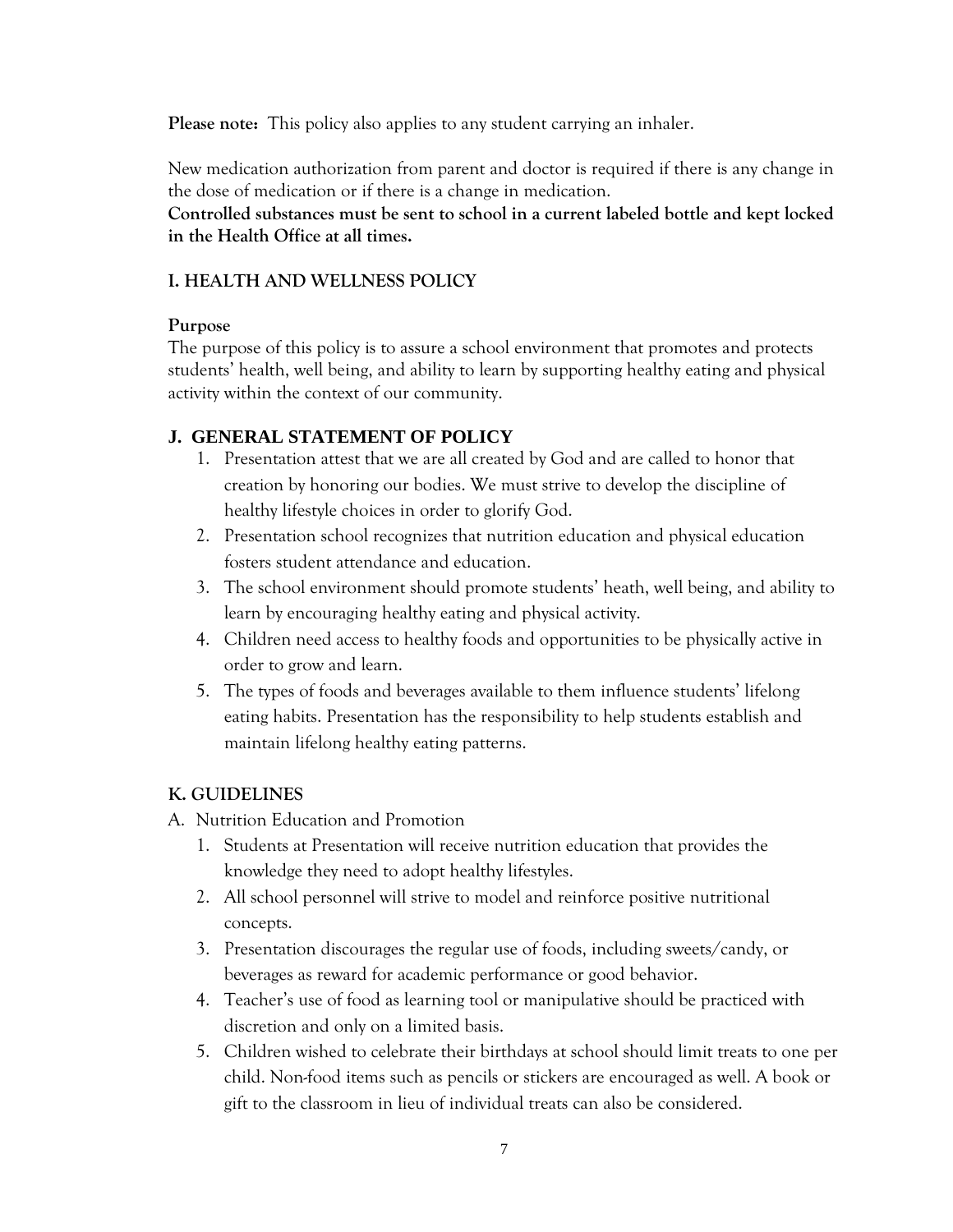- 6. Snacks during the school day or in extend day care should make positive contributions to a children's diet and health.
- B. Communication with Parents
	- 1. It is important that students receive consistent messages from the home and school regarding good nutrition and healthy lifestyles.
	- 2. Presentation recognizes that parents and guardians have a primary and fundamental role in promoting and protecting their children's health and wellbeing.
	- 3. Parents, students, or volunteers who wish to bring food that will be shared among students must get permission from the classroom teacher prior to bringing this food to school.
	- 4. Presentation's Health and Wellness Policy will be made available to students.
- C. Additional Notes
	- 1. The school will provide students' access to hand washing or sanitizing before they eat their meals or snack.
	- 2. The school will make every effort to provide students with sufficient time to eat after sitting down for school meals and will schedule meal times at the appropriate time of the school day.
	- 3. The school will discourage tutoring, class meetings, or activities during mealtimes, unless students may eat during such activities.

## <span id="page-9-0"></span>**L. SEXUAL HARASSMENT POLICY**

Sexual harassment is against the law and will not be tolerated. Sexual harassment includes, but is not limited to, the following behavior:

- Unwelcome physical contact or intimidation of a sexual nature, either direct or indirect
- Unwelcome sexual comments, including jokes or stories
- Any conduct of a sexual nature either direct or indirect which contributes to an overall offensive or intimidating environment

Presentation of the Blessed Virgin Mary School will maintain an environment that allows students who feel they are sexually harassed to bring forth such allegations without fear or ridicule or reprisal from staff and/or students. The identity of the claimant, alleged harassed, and witnesses will be protected as confidential, and will be shared only on a needto-know basis. Teachers and guardians will make sure that students understand what to do if they are sexually harassed.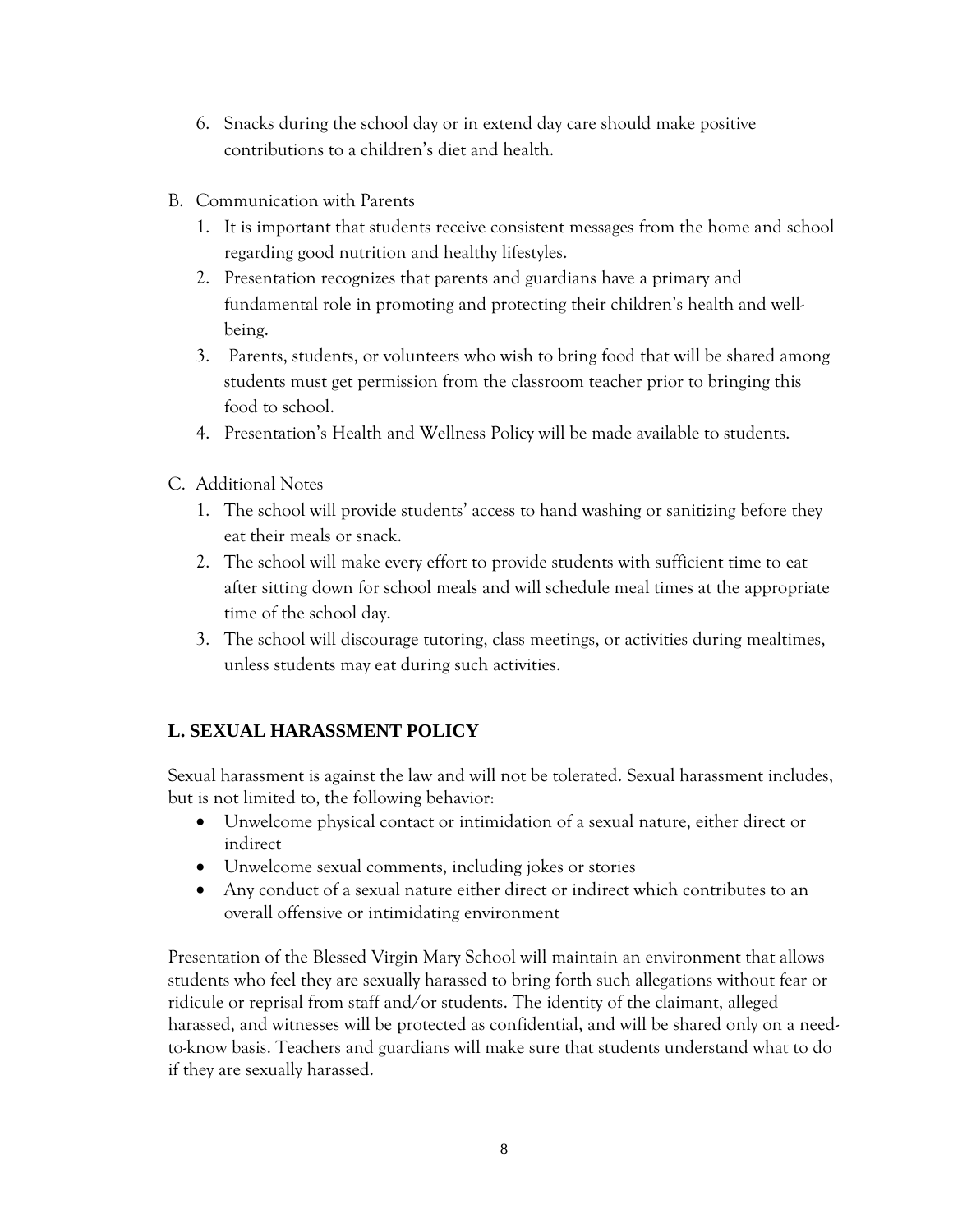If a student believes s/he has been sexually harassed by another student, or if a student witnesses an incident of sexual harassment, the student shall take the following steps: Immediately report the incident to the classroom teacher or appropriate staff member. The classroom teacher or staff member shall document the incident and the principal shall be notified. The principal will conduct a timely and proper investigation. Appropriate consequences will be applied.

#### <span id="page-10-0"></span>**M. BULLY PREVENTION POLICY**

#### **Purpose**

At Presentation School, we strive to eliminate bullying by creating a safe environment for all. It is understood that this policy is part of the Discipline Policy for the school and, as such, progressive consequences will be used to improve behavior. Bullying carries a lasting impact on everyone involved. To ensure the best long-term results, parent should become involved at the earliest possible time, and teachers should be notified of bullying incidents immediately.

#### **Definition**

Bullying is an individual or group abusing power by **repeatedly and intentionally** causing physical or emotional pain to others, especially without provocation. Examples can include, but are not limited to:

| Emotional               | Physical                       |
|-------------------------|--------------------------------|
| Shunning/excluding      | <b>Hitting</b>                 |
| Name calling/slurs      | Kicking                        |
| Ridiculing              | Spitting                       |
| Threatening             | Shoving                        |
| <b>Spreading Rumors</b> | Taking or breaking possessions |

#### **Policy**

In order to protect and respect each child, we will promote and support respectful, Christlike behavior, self-worth, social skills, peace, safety, and responsible behavior.

Bullying will not be tolerated under any circumstances. It will evoke an immediate and situational based consequence, with a consistent response and follow-through for all involved.

#### **Responsibility**

Our goal is to create a caring majority. Therefore, the entire school community including students, parents, teachers, staff and administration, will be responsible for implementing and enforcing this policy. Please read the following responsibilities and most effective methods to report and respond to bullying behavior.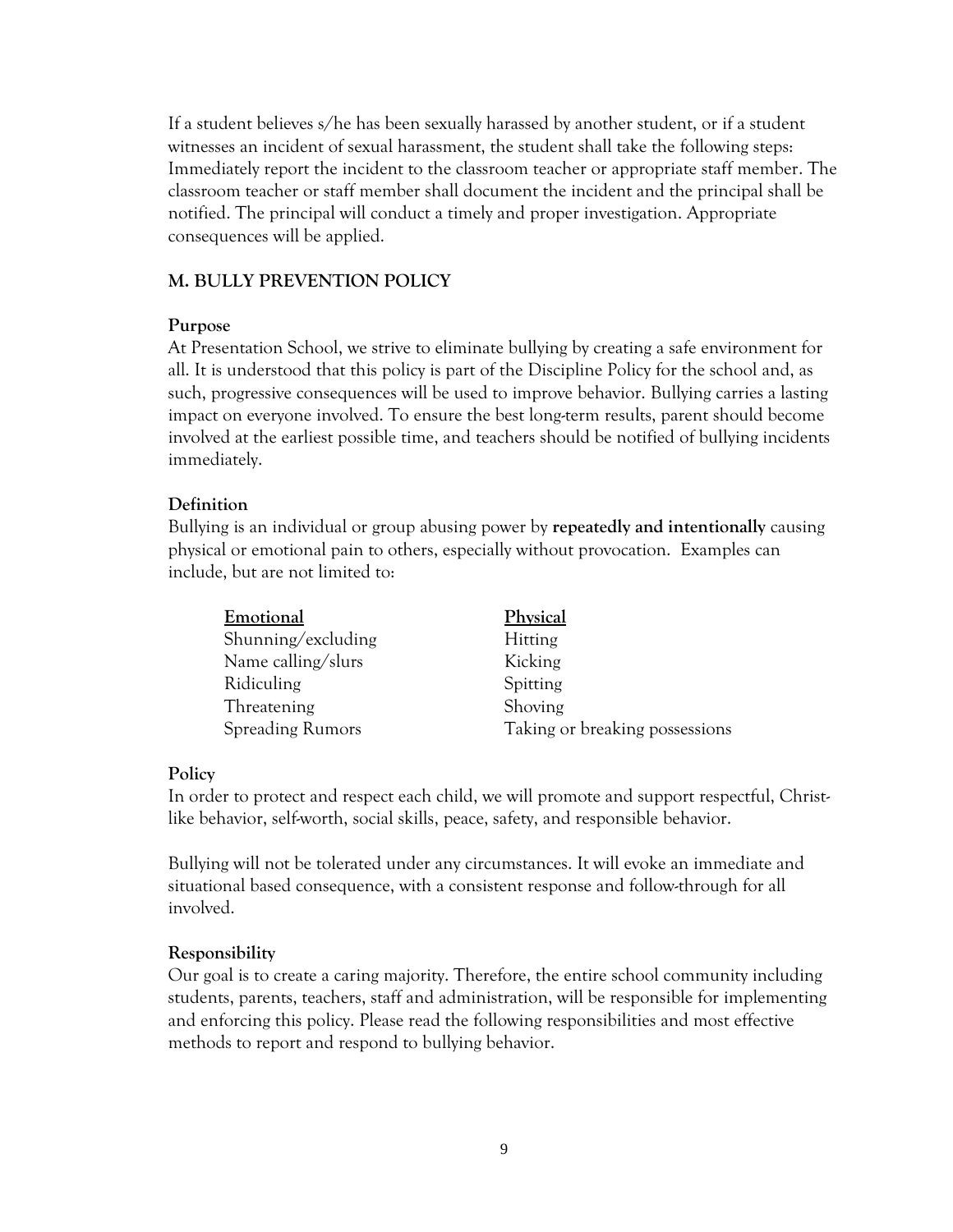## **When an incident occurs:**

The bullied person will:

- 1. Tell a trusted adult or friend every time it happens.
- 2. Honestly, report the details to a trusted adult immediately.

Witnesses to bullying will:

- 1. Support the targeted person and if it is safe, try to stop the bullying.
- 2. Honestly, report the details to a trusted adult immediately.

Parents/trusted adults will:

- 1. Ask questions: What happened? What have you said to the person who has bullied you? Who have you told?
- 2. Report to the teacher, even if the child does not want them to do so.
- 3. Praise the child for being brave enough to tell.

The school personnel will:

- 1. Investigate the incident by the end of the next school day.
- 2. Take proper action as outlined in the Consequence section.
- 3. Communicate progress of investigation and outcome of action taken back to involved children's parents and school personnel involved in the child's education.

#### **Consequences:**

May include, but not limited to, the following:

- Consequences as seen in the Parent-Student Handbook
- A student engaged in bullying behavior will present a letter of apology to the targeted student, which states an understanding of how the behavior hurt the student and demonstrates an understanding of how the targeted student felt.
- A student who receives repeated reprimands for bullying behavior must attend a meeting with all of the following: his/her parents, all relevant teachers and an administrator. An individual positive behavior support plan must be developed together at the meeting, with a plan to change the behavior.

## <span id="page-11-0"></span>**N. REPORTING CHILD NEGLECT/ABUSE**

The staff members of Presentation of the Blessed Virgin Mary School shall follow the requirements of Minnesota law pertaining to reporting child neglect and/or abuse, which may be summarized as follows:

Staff and members of the clergy who come to their knowledge outside of the priestpenitent relationship are required to report a suspected case of child neglect/abuse to the local law enforcement agency or social service agency within 24 hours. This must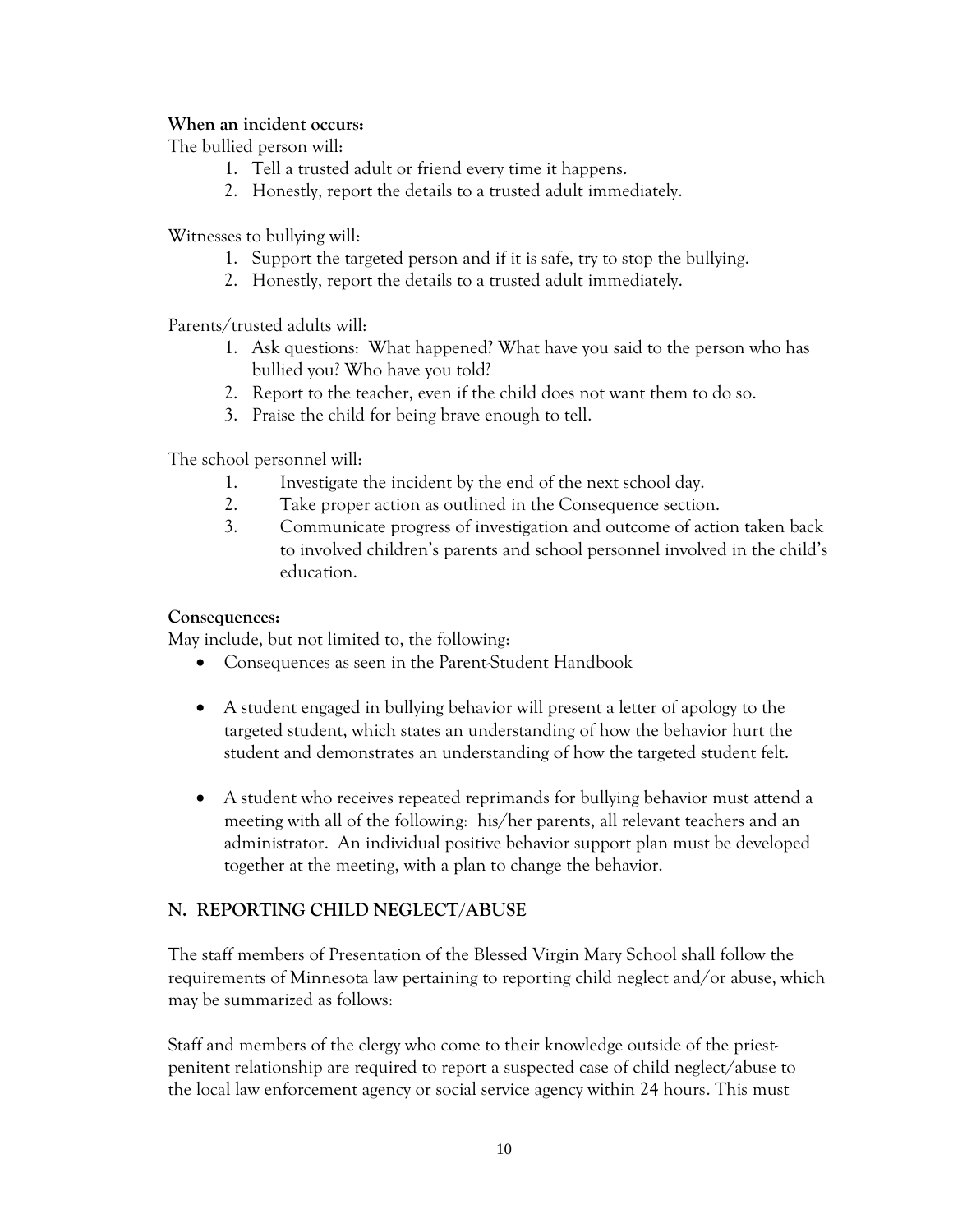be done if they know or have reason to believe there is abuse or neglect presently or has been within the past three years.

Neglect is defined as the failure to provide food, clothing, shelter or medical care; failure to protect a child from conditions or actions, which endanger the child's physical or mental health; or failure to take steps to ensure that the child is educated in accordance with state law; or prenatal exposure to controlled substances.

Abuse can be physical, sexual or emotional. Threats of physical or sexual abuse or mental injury are also abuse.

Anyone who reports child abuse or neglect in good faith is immune from any civil or criminal liability. Mandated reporters who fail to do so may be guilty of a misdemeanor. Reports are made by telephone and in writing to the appropriate agency.

## **Procedure**

- 1. If an employee of the school or the principal becomes aware of a child's abuse/neglect, the principal will report this to the local law enforcement agency or social service agency within 24 hours.
- 2. If an employee is accused of child abuse, the principal must report the abuse and follow the procedures as outlined by the agency contacted.
- 3. All reports should be maintained for three years, but should not be included in the student's permanent record file.

## <span id="page-12-0"></span>**O. OCCUPATIONAL SAFETY AND HEALTH ACT (OSHA) REQUIREMENTS**

OSHA requirements, as they apply to the school environment, include, but are not limited to:

- Right to know
- Safety guidelines in science labs, art rooms, etc.
- Hazardous materials asbestos, lead paint, cleaning supplies, etc.
- Blood borne pathogens

## <span id="page-12-1"></span>**P. VISITORS TO THE SCHOOL**

## **Authorized**

All visitors to Presentation of the Blessed Virgin Mary School must enter through the north entrance (Door S1) nearest the parish church, and report to the office. All outside doors are locked at 8:30 a.m. A security system allows staff to watch all entrances to ensure the safety of students and staff. A doorbell located at the north entrance announces visitors and allows staff to view them prior to opening the door. Parents should inform others who may come to visit their child/ren about the security system and how it works.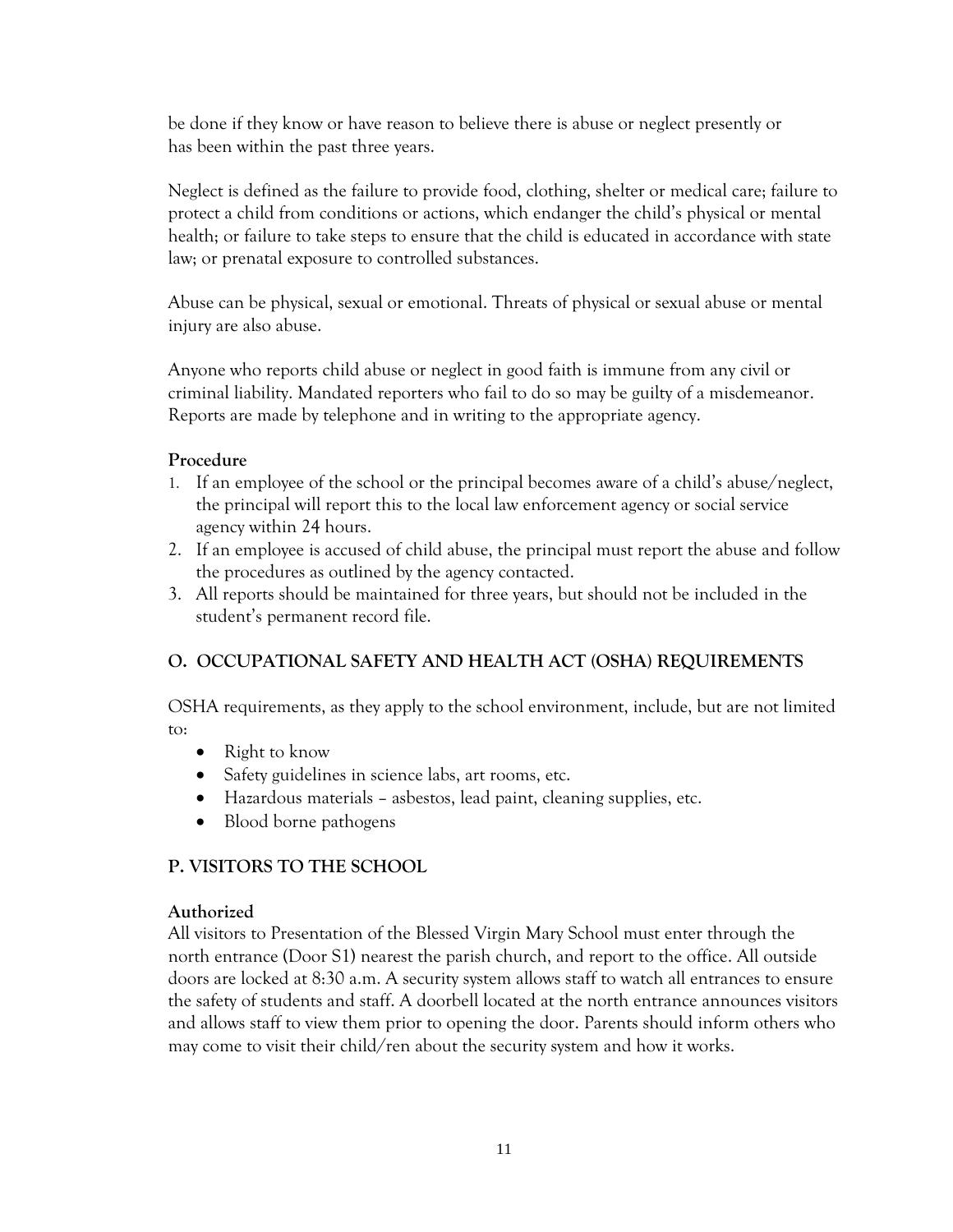Teachers should welcome visitors and request that they sign in at the office. An identification badge will be issued to visitors and must be worn while in the building. Visitors must sign out when leaving.

## **Mandatory Criminal Background Check Policy**

All employees as well as all school volunteers who have regular or unsupervised contact with minors are subject to criminal background checks. We may decide not to conduct criminal background checks on school volunteers who do not have regular or unsupervised contact with minors, as well as vendors or independent contractors.

The following positions (not limited to) are subject to a mandatory background check:

- Teachers
- Office staff
- Guest (substitute) teachers
- Tutors
- Academic coaches
- Athletic coaches
- Extracurricular advisors
- Paraprofessionals
- Food service personnel
- Janitorial service personnel

## **Teachers and Guest Teachers**

All core teachers at Presentation of the Blessed Virgin Mary will hold a current a Minnesota or Wisconsin teaching license. To ensure each child has continued education in absence of the student's regular teacher, guest teachers (substitutes) will be a licensed teacher or someone who has completed training by the archdiocese to work in Catholic schools. All guest teachers are interviewed by the principal and given a guest teacher's folder, prepared by the teacher they are relieving. This folder will contain the parent/student handbook, the teacher's schedule, class lists, seating charts, and any other pertinent information such as learning disabilities and medical needs.

If someone desires to become a guest teacher in our building that does not meet these requirements, this person will be interviewed by the principal and teach a short lesson while being observed by a licensed teacher. With a satisfactory performance, the guest teacher will be allowed to substitute in our school and assigned to a mentor teacher. Each guest teacher will receive a folder upon arrival that contains the school's handbook, schedules, and any academic or medical needs of children for the classroom the guest teacher is in.

## **Unauthorized - Inside the building**

If an individual is in the building without proper authorization (wearing a visitor badge), school personnel are to ask who the individual is and if any help can be given. If school personnel is suspicious of the unauthorized individual and does not wish to confront the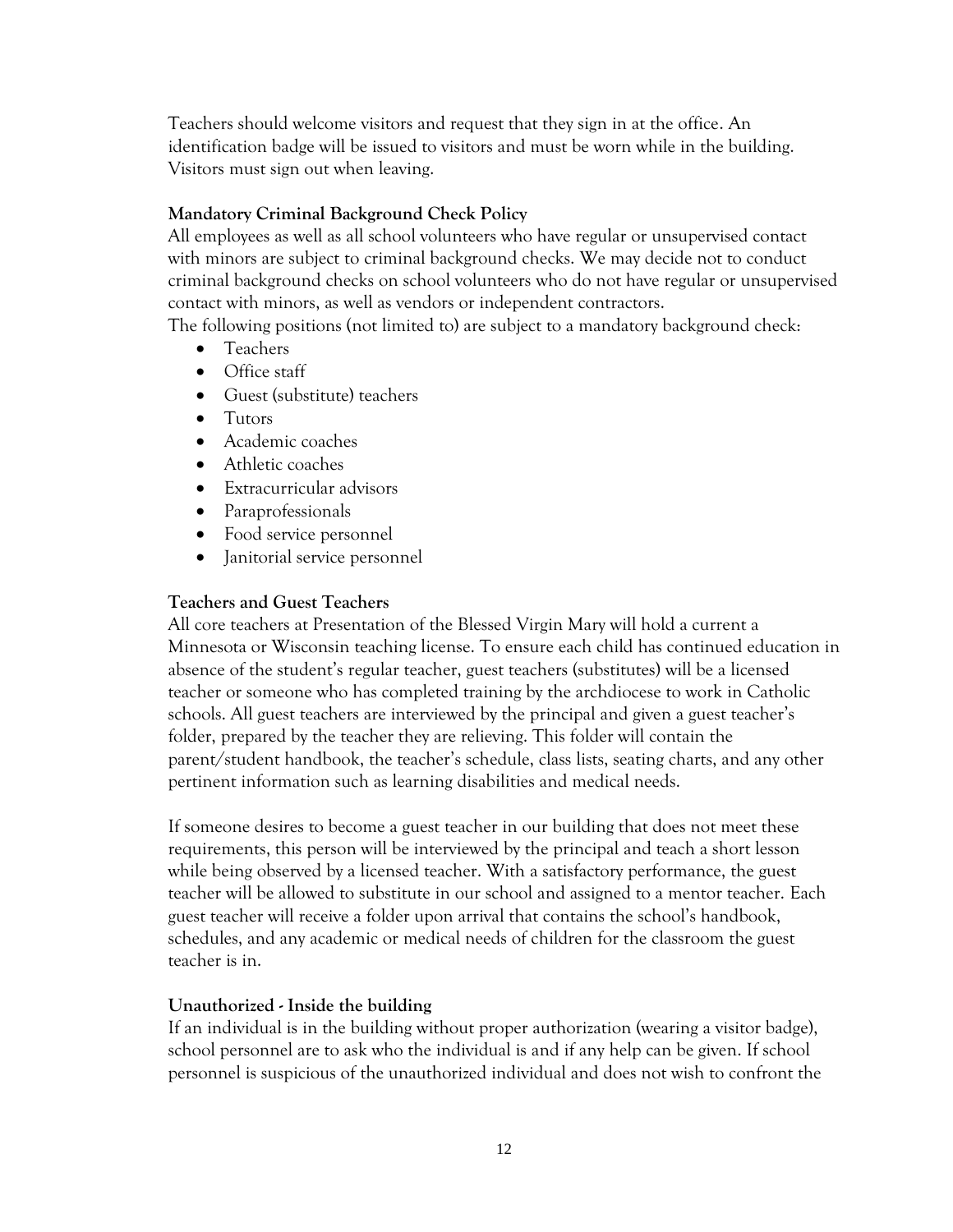person, the school personnel immediately contacts the school office by sending a reliable student to report using the SOS document or calls the office using the appropriate means.

#### **Unauthorized - Outside the building**

In the event that an unauthorized person or group of people enters the campus that the designated adult supervisor deems suspicious, he or she is to contact the school secretary immediately via two-way communication device or any other appropriate means. At this time, the office will manually ring the school bell to notify the students are to come inside. The adult supervisor will be aided by other school staff to direct the students to enter the school building in a timely and controlled fashion.

## <span id="page-14-0"></span>**Q. TOBACCO USAGE POLICY**

The use of tobacco by a student in any form during school hours, on school grounds, riding a school bus, or attending any school sponsored function will result in confiscation of the tobacco product and disciplinary action by the principal as follows:

**1st Offense:** The student will be removed from the classroom or activity and the parent will be notified of the offense. Suspension may be imposed.

**2nd Offense:** The student will be removed from the classroom or activity and the parent will be notified of the offense. A disciplinary conference with the student, parent, and principal will be established. Suspension from school may be recommended.

**3rd Offense:** The student will be removed from the classroom or activity and the parent will be notified of the offense. The student will be expelled from school.

## <span id="page-14-1"></span>**P. DRUG POLICY**

## **A MOOD ALTERING CHEMICAL INCLUDES ANY SUBSTANCE SUCH AS DRUGS OR ALCOHOL THAT SUBSTANTIALLY CHANGES THE BEHAVIOR OF THE PERSON TAKING THEM.**

Any student attending Presentation of Mary Catholic School who....

1) is found buying, selling or giving away mood altering chemicals

2) is found under the influence of mood altering chemicals

3) is found in possession of mood altering chemicals

4) displays behavior characteristic of possible chemical abuse or

5) is suspected by the principal of participating in illegal drug activity, either use or possession

….while during school hours, on school grounds, riding a school bus, or attending any school sponsored function will be subject to the following consequences: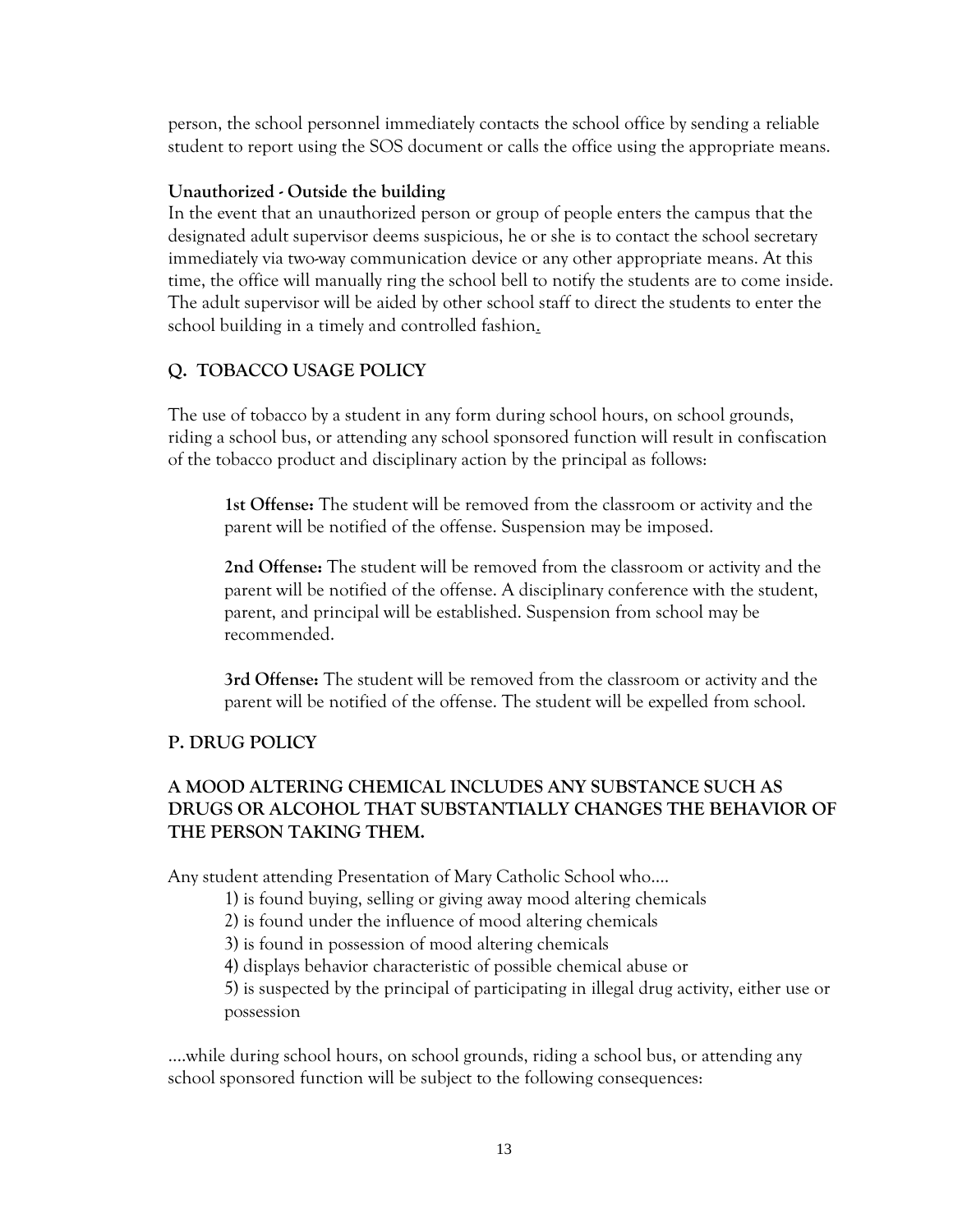1A) The student will be removed from the classroom or activity. 2A) Parent/Guardian will be notified immediately of the infraction. 3A) Law enforcement will be notified of the infraction. 4A) Students who are found in possession of, buying, selling or giving away mood

altering chemicals will be turned over to law enforcement officials in compliance with Minnesota statutes.

5A) Students in violation of number 1 above will be expelled immediately. 6A) Students in violation of number 2 or 3 will be subject to appropriate disciplinary action which may include expulsion. Students will be required to get a professional evaluation, which may include but is not limited to drug testing. 7A) Students in violation of number 4 or 5 may be required to get a professional evaluation, which may include but is not limited to drug testing, even though involvement with a mood altering chemical has not been documented. Appropriate action, which may include expulsion, will be taken based on evaluation results.

#### <span id="page-15-0"></span>**III. EVERYDAY ISSUES**

#### <span id="page-15-1"></span>**A. COMMUNICATION**

Communication is extremely important to a child's success as a learner. When parents have questions or concerns about policies, programs, or decisions made, the following steps should be in this sequence.

- 1. Contact their child's teacher to discuss the situation. The list of staff phone numbers can be found on the school website. Parents may also call the school office and leave a message for the teacher.
	- This level of communication must be tried and expired before proceeding.
- 2. If the matter is still unresolved, contact the principal.
- 3. If the matter is still unresolved, contact the Canonical Administrator for a meeting with all parties involved.
- \* See CONCILIATION PROCEDURE on page 34 for further information.

#### **Communication Envelope and Newsletter**

Most school communications are sent via e-mail bi-monthly, on Thursdays. Items that cannot be sent electronically are sent home in a communication envelope. Communications include the School Newsletter, monthly school calendar, lunch menus, and information relating to extracurricular activities.

Communication envelopes are sent home with the youngest student in the family. After receiving the communications envelope, parents should date, sign and send the envelope to school with the student the next day. Parents without access to e-mail have the option of receiving paper copies of all communications. It is the parent's responsibility to be familiar with information presented in the folder as it pertains to their family.

All information contained in the newsletter is also posted on our website.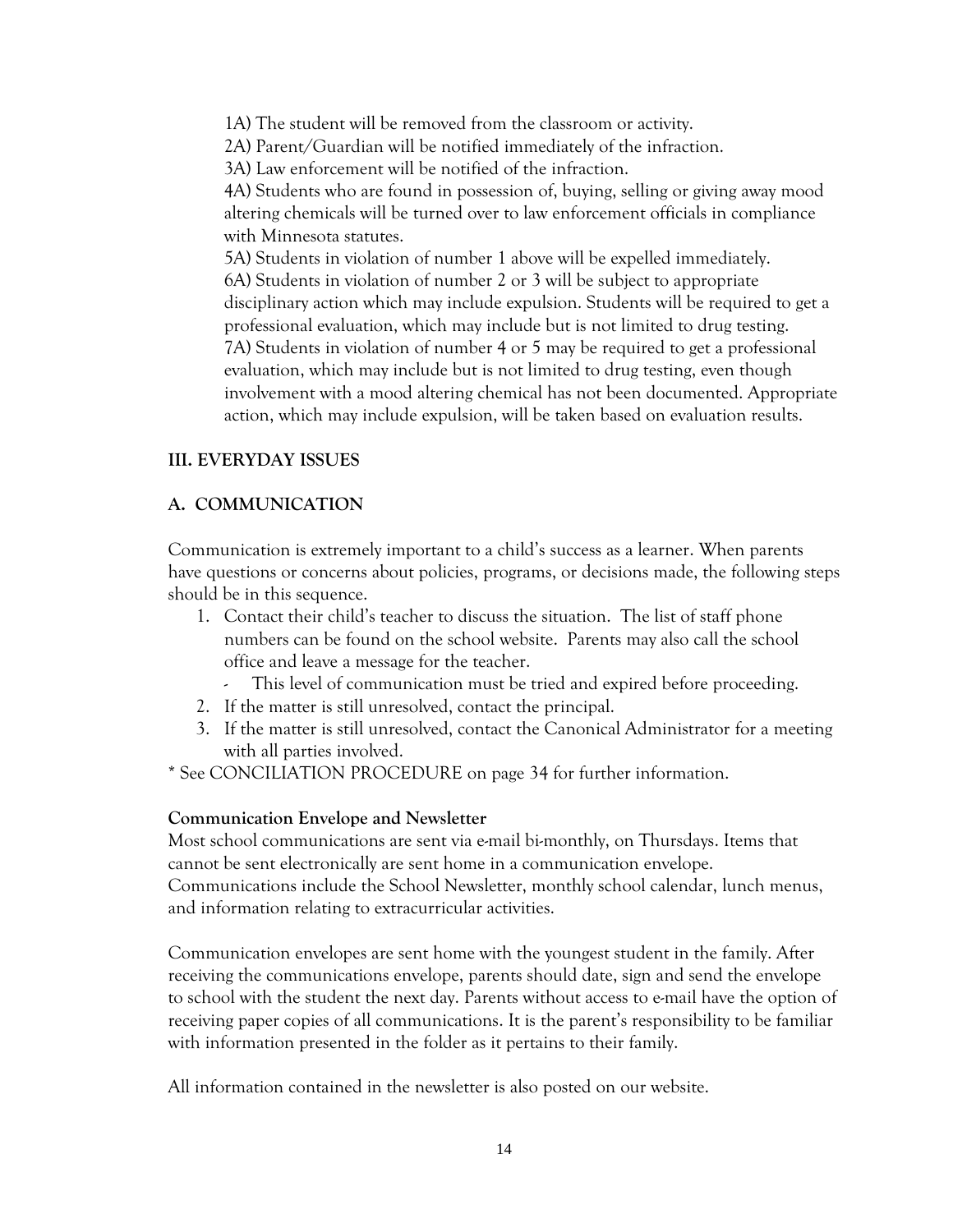### **Classroom Newsletters**

Teachers of children in Kindergarten through Grade 3 have a regular system for communicating information about the activity in the classroom. This may take the form of a letter, newsletter, diary, or calendar.

## **Conferences**

Parents are expected to discuss their child/ren's progress with teachers at conferences in October. Optional Spring conference times are offered for parents or teachers who request a conference. Parents are encouraged to discuss their child's progress at any time with teachers.

## <span id="page-16-0"></span>**B. SUPERVISION GUIDELINES**

Presentation of the Blessed Virgin Mary School students are required to show respect for God, self, others, and property. Concern and respect are shown through words and actions. Student behaviors that impede the learning process will result in appropriate consequences.

## <span id="page-16-1"></span>**C. CODE OF CONDUCT**

Presentation of the Blessed Virgin Mary School has developed and maintains a Code of Conduct that reflects Gospel values, self-esteem, and respect for others. All students are expected to use this Code of Conduct to guide them in choosing appropriate behavior. The Code of Conduct is placed in every classroom in which students. Although the Code is consistent, the language is altered to be age appropriate. Students who chose actions, which directly or indirectly break the Code of Conduct, are subject to appropriate consequences.

#### **Behavior Expectations**

- Show respect for others.
- **Follow directions the first time they are given.**
- **Keep your hands, feet, and objects to yourself**
- **Stay in assigned areas.**
- **Use appropriate language at all times.**
- **Use materials & equipment properly.**
- **Follow the school dress code.**
- **Walk in the building; walk to buses.**

The expectations of students relating to behaviors will be reviewed with the students at the beginning of each school year.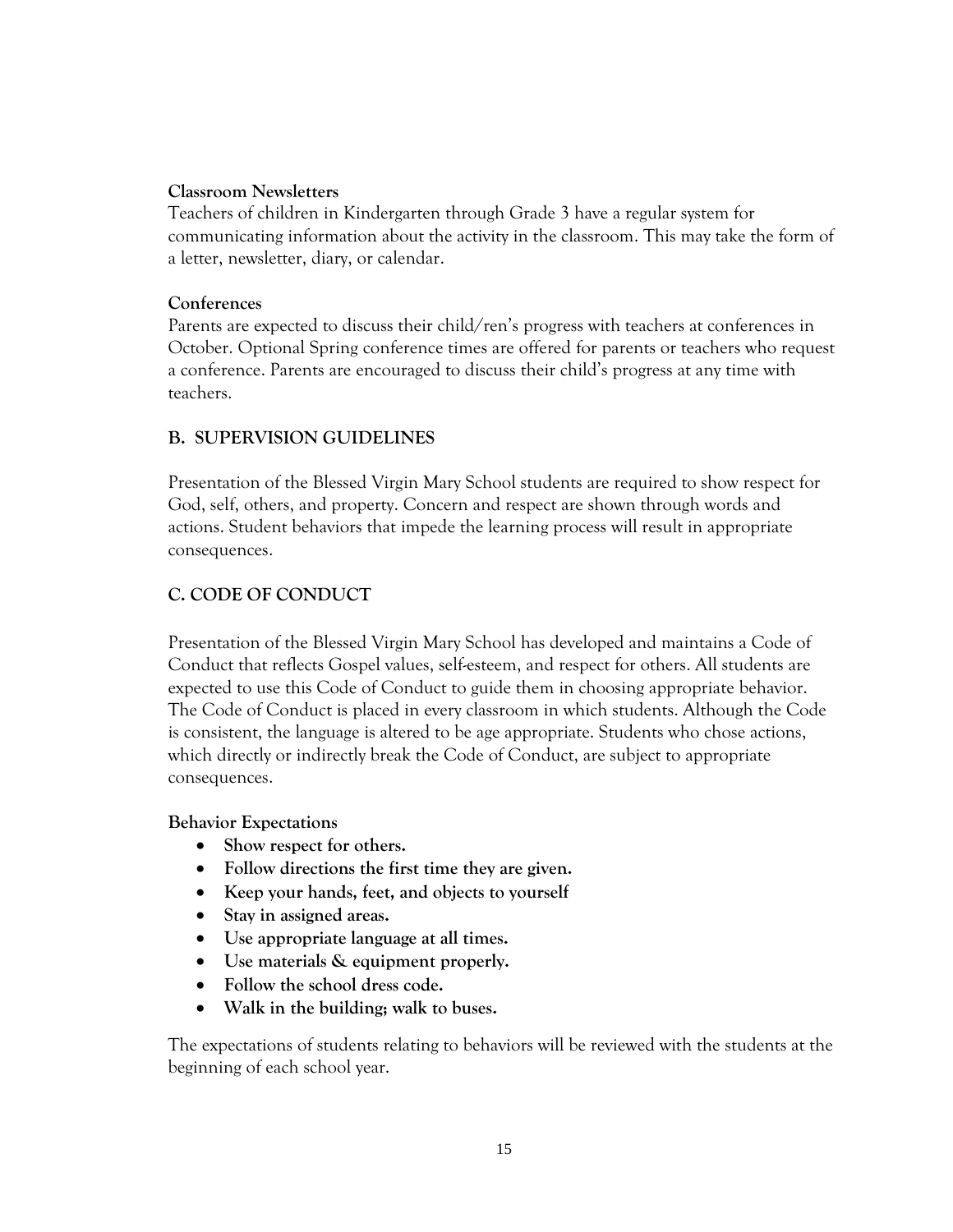#### <span id="page-17-0"></span>**D. GENERAL RULES**

**School Property:** Students share the responsibility for keeping the building and grounds clean and will refrain from damaging the school, personal property, and will pick up after themselves. When property has been damaged or if a student consistently is not picking up his or her own trash, the student will be held responsible for repair, replacement, or cleaning. Further disciplinary action may also take place.

**Personal Property:** Students are responsible for storing personal property in assigned desks or areas. Students are not allowed to enter desks or handle personal property that does not belong to them. Toys\* and other objects are for home use. Hair spray, cologne, etc., may not be brought to school.

**\***Objects brought to school which are inappropriate or distracting in the classroom may be confiscated by the teacher or principal. They become the property of the school until a note is received from a parent, requesting that the object be returned.

**School Grounds**: Students not participating in Presentation after school extracurricular activities are expected to be under parent or guardian supervision outside of the school day. Students must leave the school grounds by 3:15 p.m. and go directly home or to the place, parents have arranged. Students should come to school no earlier than 8:00 a.m. (See Daily Activities) Students are **NOT** permitted to leave the school grounds at any time during the school day except with a parent's written permission and approval by the principal or office personnel.

**School Telephone:** Students will need to obtain permission from their teacher and office staff to use the telephone. Students are not allowed to use the phone to set up social plans. All after school plans should be arranged from home. **The use of cell phones is prohibited on school grounds during school hours (unless otherwise authorized by a member of the school staff). Cell phones should be turned "off" upon arriving at school and are not allowed to be turned on until students have been dismissed from school at the end of the day. Should a cell phone be used during the day, it will be confiscated and a parent must come to the school office to get it.**

**Assemblies/Extracurricular Activities/Field Trips**: Students are expected to be a supportive and positive audience at all times. Assembly speakers, opposing teams and their fans are to be treated as honored guests.

Away from school, students are expected to demonstrate good sportsmanship and behavior and to be aware of their role as representatives of Presentation School while participating in all school sponsored activities.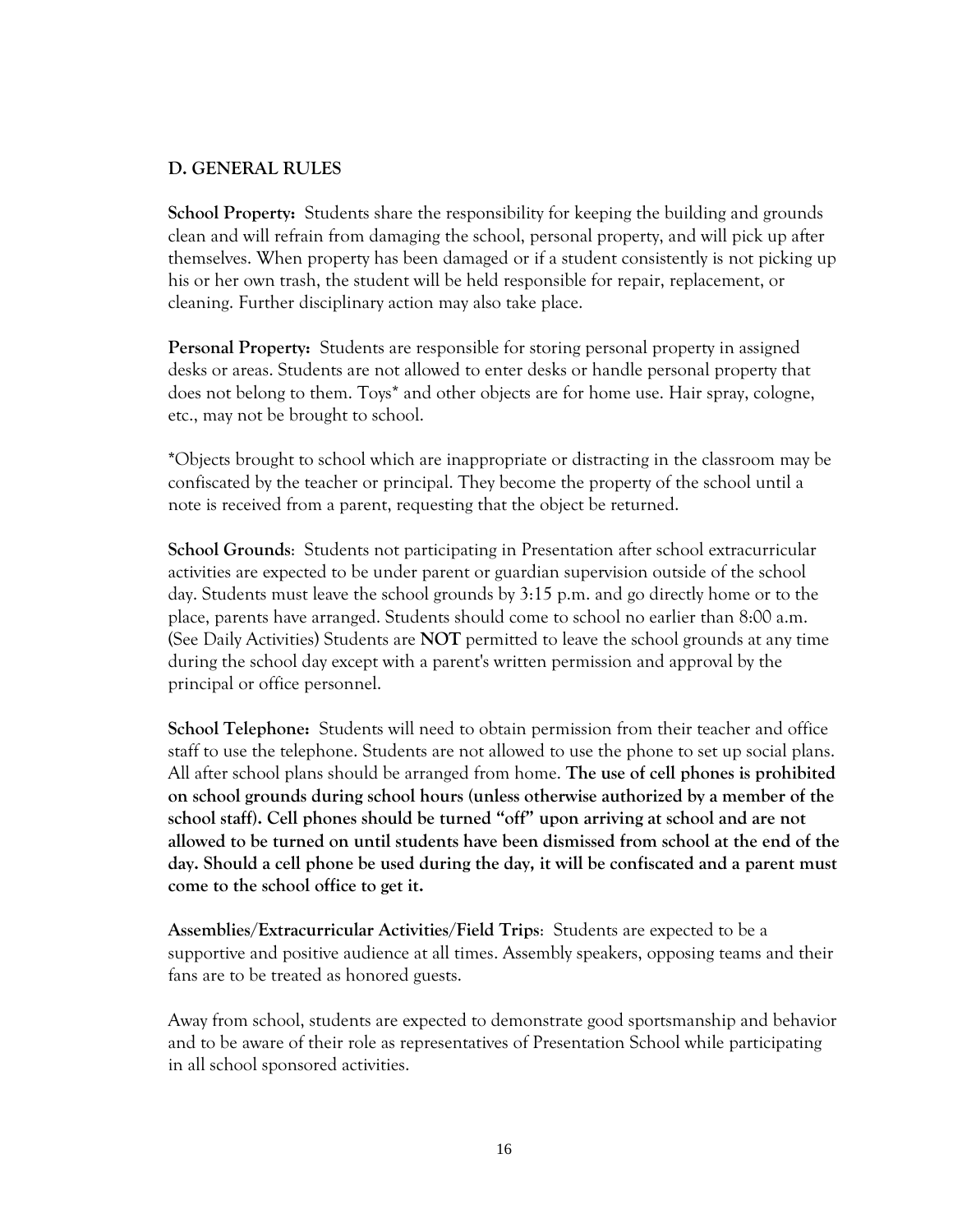Students participating in extracurricular activities such as field trips or sports are expected to follow all directions given by adult supervisors.

Students participating in school activities after the school day, on or off our campus are still to follow all behavior guidelines and the Code of Conduct found in this handbook. Appropriate disciplinary actions may be a result of inappropriate behavior.

**Church Behavior:** Students are expected to participate in a prayerful, reverent manner during all liturgies and other religious celebrations. This behavior extends to entering and leaving church.

**Lunchroom Behavior:** Students are expected to wait patiently in hot lunch lines, stay seated at assigned tables, use good table manners, use appropriate voice level, clean up after themselves, and leave in an orderly manner. Food is eaten in the cafeteria and nowhere else without teacher's permission.

**Playground Behavior:** Students are expected to refrain from roughhousing, fighting and abusive language. Students are also expected to follow any directions given by the playground supervisors the first time they are given.

#### **Offensive Behavior**

Some behaviors are of a very serious nature. It is at the teacher's or other member of the staff's discretion as to what is considered "offensive." Listed below are s*ome* behaviors that are considered highly offensive that would result in disciplinary action(s):

- Showing disrespect for adults or peers
- Obscenity or vulgarity in word or action: name-calling, dirty jokes, rumors, swearing, hand gestures and hand signs
- Offensive or graphic posters, book covers, notes, cartoons or clothing
- Physically harming another; pulling on clothing, unwelcome touching, or all other types of harassment
- Open and deliberate defiance of authority; talking back, rudeness, argumentative behavior
- Damage to school and/or church property or the property of another person
- Stealing
- Patterns of disruptive behavior or negative attitude
- Academic dishonesty such as cheating or plagiarism
- Conduct detrimental to the reputation of the school
- Use or possession of weapons or chemicals
- Misrepresenting school emergencies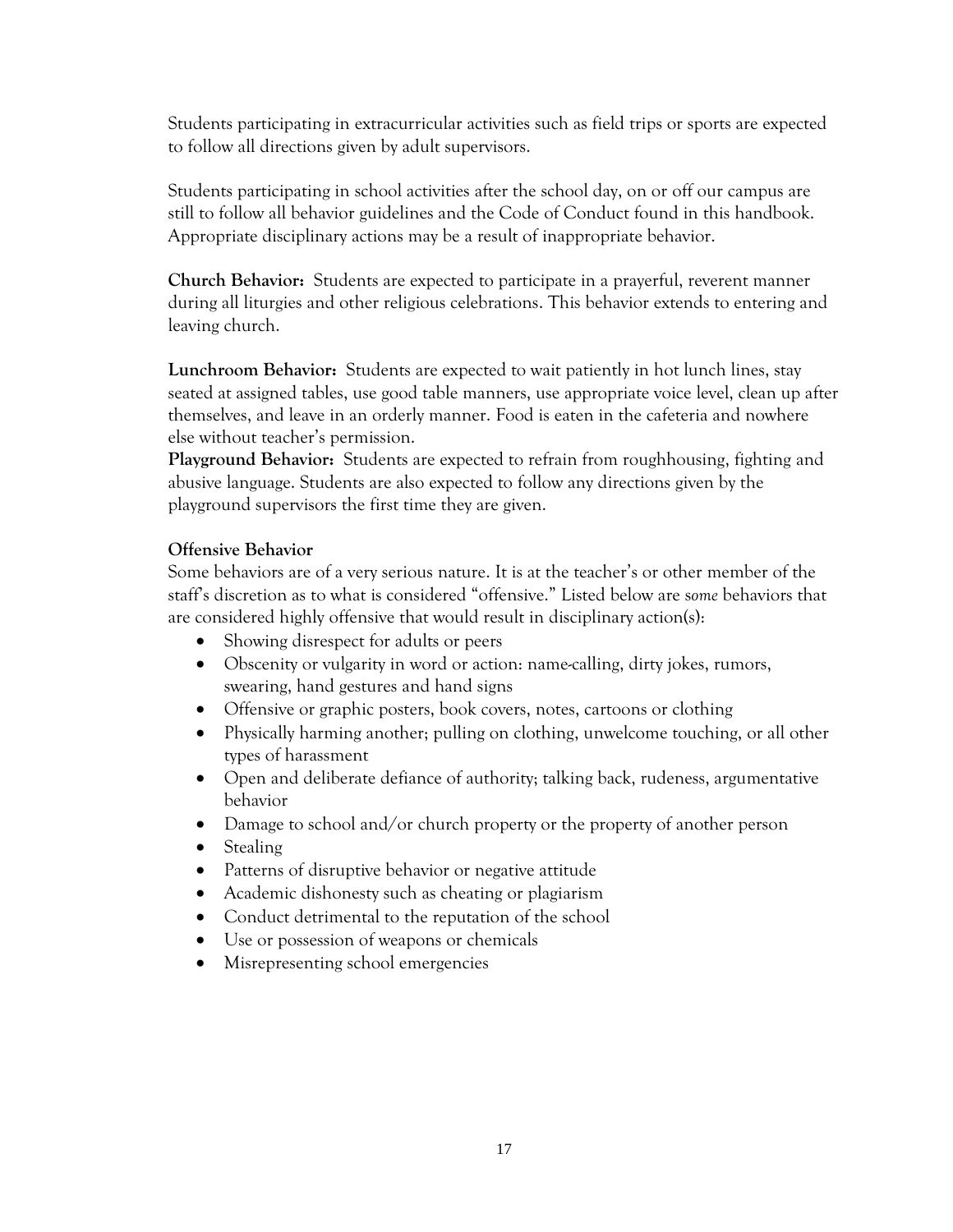## <span id="page-19-0"></span>**E. CONSEQUENCES**

We feel confident that all students are capable of successfully abiding by the Code of Conduct and General Rules. Nevertheless, should an infraction occur, one or more of the following consequences will be implemented:

## **K - 4 Consequences for Misbehavior**

- 1. Benching for the remainder of the recess when the infraction occurs on the playground.
- 2. Detention goes home for parent to sign and return.
- 3. Indoor recess detention.
- 4. During recess detention students in grades 3 & 4 write a plan for behavior improvement.

Any teacher or staff member may give a detention. Depending on the circumstances of the infraction, one or more of the following steps may be taken:

- Phone call to parents
- Conference with student
- Conference with parents
- Conference with student, parents, and principal
- Suspension

The Presentation or the Blessed Virgin Mary School's Code of Conduct sets broad guidelines for student conduct and consequences. The school administration has the discretion to apply a consequence that fits the inappropriate conduct including suspension and/or expulsion.

Disciplinary action for offenses not defined in this policy may be governed by individual circumstances or other policies.

## **5-8 Consequences for Misbehavior**

Should a student choose to violate the expectations he or she will be given disciplinary consequence that the staff member deems fit. In most cases, a detention will be issued. For grade 5, 6, 7, and 8, there are two levels of detention.

## **Level I Detention**

- 1. A detention will be issued to the student.
- 2. The correction and modification form must be filled out and signed by the student, teacher, and parent and give back to the teacher who issued the detention by the beginning of school the follow school day.
- 3. The detention slip must be returned with parent's signature to the teacher who issued the detention.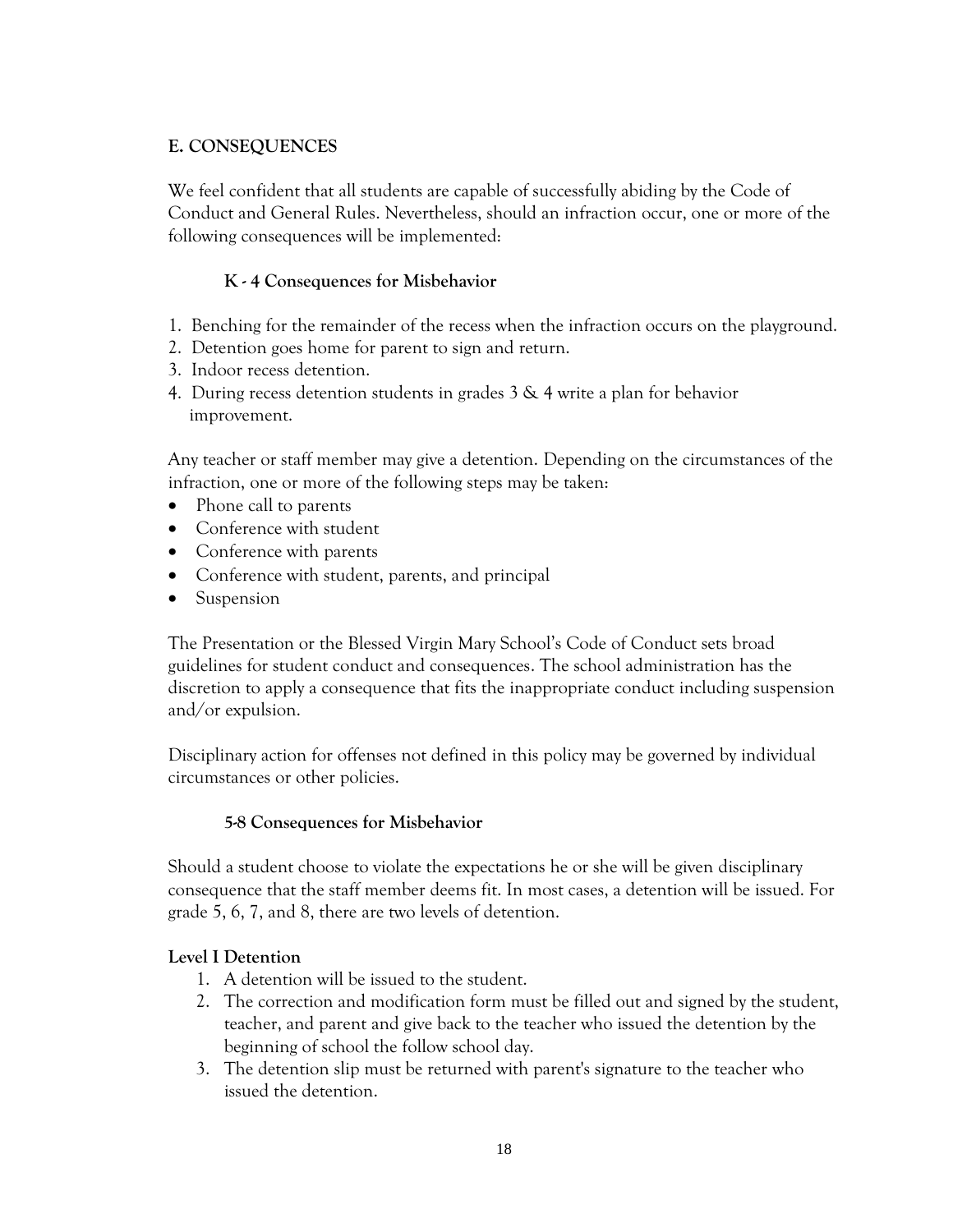A Level I detention is defined as those that break the Presentation rules but **do not** violate the Code of Conduct, such as out of uniform and chewing gum. If a student receives four level one detentions in one trimester, the student is responsible for notifying his/her parent that he/she will be serving the detention from 3:05 – 3:35 p.m. on the following Wednesday.

## **Level II Detention**

- 1. A detention will be issued to the student.
- 2. The student will serve the detention on the following Wednesday, provided it is a school contact day.
- 3. The student is responsible for notifying his/her parent that he/she will be serving the detention from 3:05 – 3:35 p.m.
	- In the event that there is a conflict and the student is unable to serve the detention at that designated time, the parents and teacher will determine an appropriate make-up date. Please note, an athletic event is not an excusable conflict.
- 4. The correction and modification form must be filled out and signed by the student, teacher, and parent and give back to the teacher who issued the detention by the beginning of school the follow school day.
- 5. The detention slip must be returned with parent's signature to the teacher who issued the detention.
- 6. Students are not allowed to do their homework during a behavioral detention.

A Level II detention is defined as those that break the Presentation Code of Conduct and/or are considered "offensive behavior."

When a student receives a second detention for a Level II offense, this detention will be one of service to the school. The time of the service will be two days either during noon hour or after school. This assignment will begin the day after the detention is given. The student will be provided with a work schedule.

A missed detention will result in an additional detention.

A fourth detention in the same trimester may result in one or more of the following:

- Phone call to parents
- Conference with student
- Conference with parents
- Conference with student, parents, and principal
- Suspension (in-school or out of school)

Should these actions be inadequate and/or behavior continues to be disrespectful, consequences will be given which may include one or more of the following (not necessarily in this order):

• Call to parents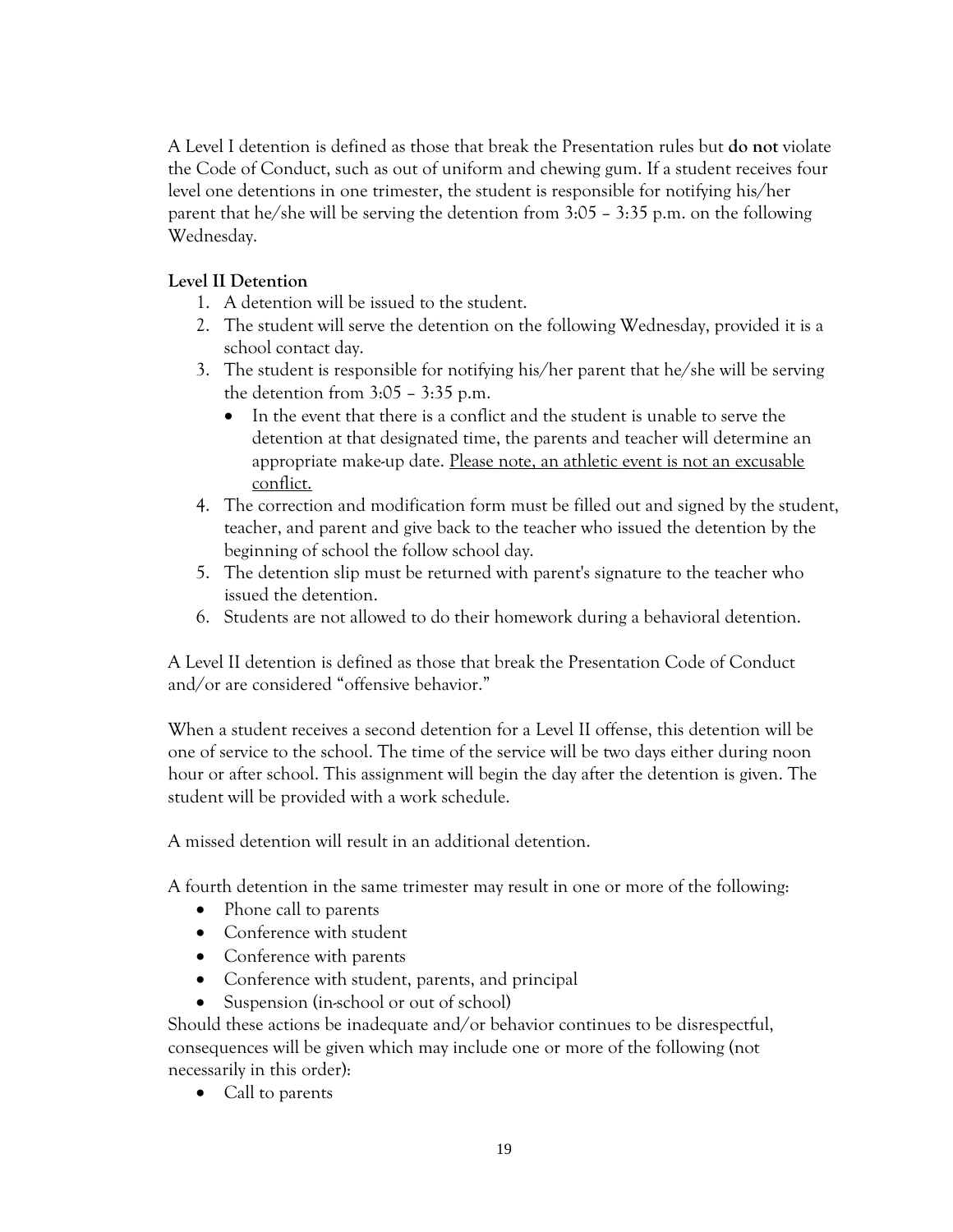- Recess detention
	- o The student loses the right to go out to the playground for recess during lunch hour for a day or more.
	- o The student is supervised by office or teaching staff.
- Written notice to parents
- Conference with students, parents and staff
- In-school suspension
	- o The student is separated from the school community for a period of time determined by the principal.
	- o The student works on assigned tasks with supervision from an adult on staff.
	- o Breaks are allowed.
	- o Lunch is served in the supervised room.
- Out of school suspension
	- o The student is excluded from the school building and property for the assigned length of the suspension.
	- o A parent/guardian may pick up schoolwork at the end of each day to be completed during the suspension.
	- o A conference will be held with the student, parents, and staff before the student returns to school.
- Community service
	- o This can mean a variety of things cutting Campbell Soup labels, cleaning an area of the school, sorting papers, etc.
- Expulsion
	- o The student is asked to leave the school permanently.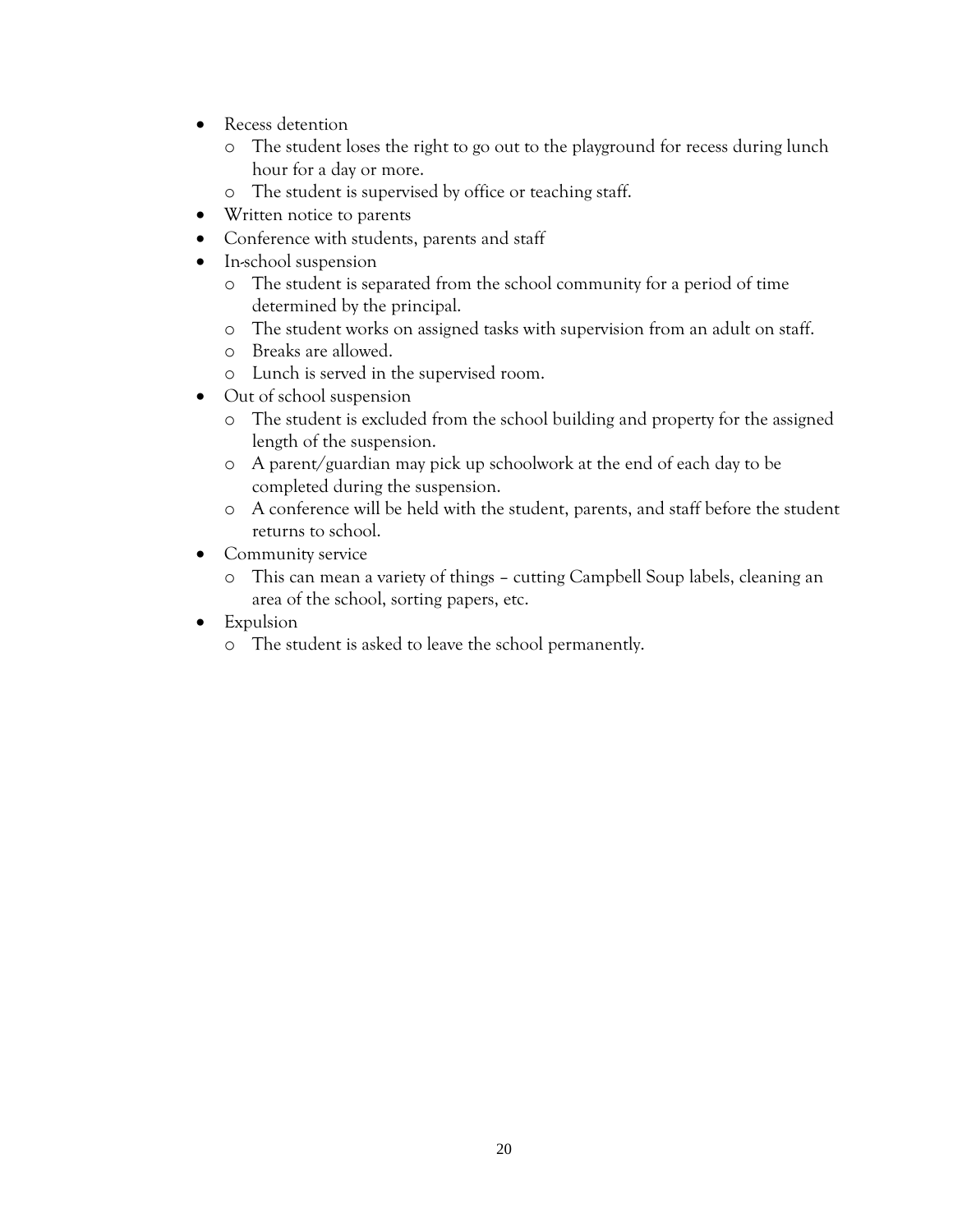## <span id="page-22-0"></span>**F. UNIFORM POLICY**

#### **School Uniforms**

Uniforms must be clean and neat in appearance. Uniforms can be purchased through Donald's, Educational Outfitters, or Dennis Uniform stores. Previously worn uniforms can be purchased at the Uniform Exchange held at school in August. The date for this exchange is announced in June.

#### **Girls K-8**

- **K-5** Official plaid jumper
	- White blouse with collar or white polo shirt (short or long sleeves)
	- Navy blue embroidered sweatshirts or navy sweaters (cardigan or V-neck)
	- White or navy turtleneck
	- Navy blue, black or white tights or leggings to the ankle
	- T-Shirts are not acceptable
- **6-8** Official plaid skirt
	- Official plaid vests (optional)
	- White blouse with collar or white polo shirt (short or long sleeves)
	- Navy blue embroidered sweatshirts or navy sweaters (cardigan or V-neck)
	- White or navy turtleneck
	- Navy blue, black or white tights or leggings to the ankle
	- T-Shirts are not acceptable

#### **Girls K-8**

- **Pants** Dark navy-blue corduroy or permanent press only (no cargo pockets) **-**knit, fleece, denim, or other fabrics not allowed
- **Shorts** Navy permanent press only -oversized, cargo, or jean style are not allowed
- **Sweater** Dark navy knit crew neck cardigan, V-neck cardigan with pockets, Vneck sweater vest (no hoods)

#### **Sweatshirt** • Plain navy sweatshirt (ordered through school office) **(Uniform shirts are required under sweatshirts)** - No hoods or "spiritwear"

**Stockings** • Navy or white socks or tights (must be worn with shoes) *Form fitted cotton stockings (leggings) are allowed, but must extend to the shoe- line, must be navy blue or white, and must be worn under official plaid jumper.*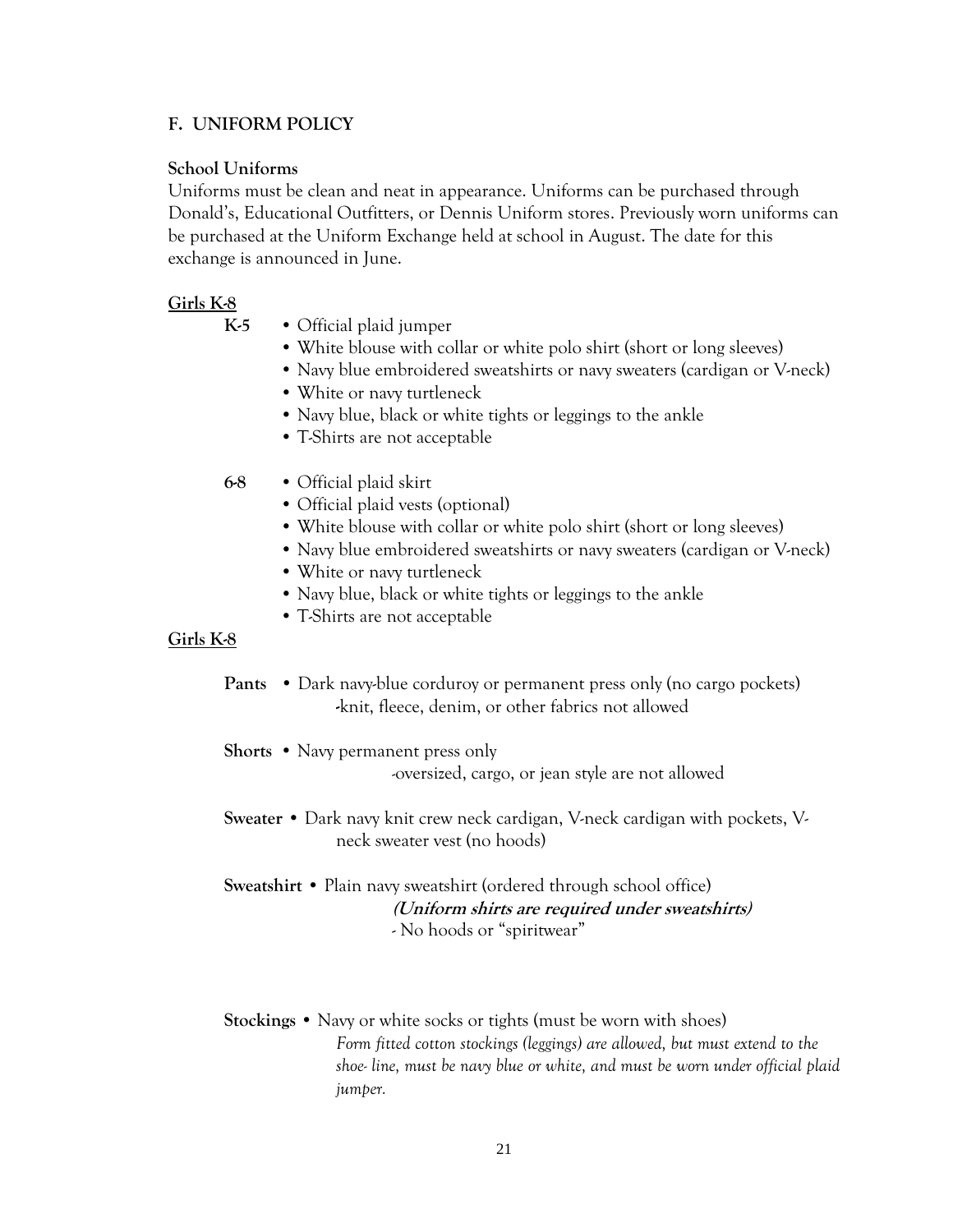- **Shoes** Shoes should not cause a distraction during class
	- Flat, rubber soled, closed toe/heel
	- Tennis shoes are to be visibly tied
	- No sandals, platforms, fashion boots or high heels
	- Snow boots should be worn to school in winter, but students must change into regular shoes to be worn in the classroom

#### **Girls' General Appearance**

- Green, blue and white plaid jumper
- Skirt/jumper length modest (knee-length or longer)
- Jewelry should not distract or draw undue attention. - Small earrings may be worn. (No other body piercing is allowed)
- Hats and bandanas may not be worn inside during the school day
- Hairstyles and color should not distract or draw undue attention to the student. No one is to dye his or her hair a color that cannot be grown naturally.
- Blouses and shirts must be tucked into the waistbands of skirts, pants, and shorts **– only exception is the banded polo shirt.**
- Only plain white T-shirts are to be worn under uniform blouses
- Belts, if worn, must be black or navy blue and unadorned

#### **Boys K-8**

- **Pants** Dark navy-blue corduroy or permanent press only (no cargo pockets) **-**knit, fleece, denim, or other fabrics not allowed
- **Shorts** Plain dark navy blue permanent press shorts only - (oversized, cargo, or jean style are not allowed)
- **Shirt** Presentation blue or white polo shirt (long or short sleeves)
	- White or navy turtleneck
- **Sweater** Dark navy knit crew neck cardigan, V-neck cardigan with pockets, Vneck sweater vest (no hoods)

## **Sweatshirt** • Plain navy sweatshirt (ordered through school office) **(Uniform shirts are required under sweatshirts)** - No hoods or "spirit wear"

- **Socks** Navy or white socks must be worn with shoes. No sandals.
- **Shoes** Shoes should not cause a distraction during class
	- Flat, rubber soled, closed toe/heel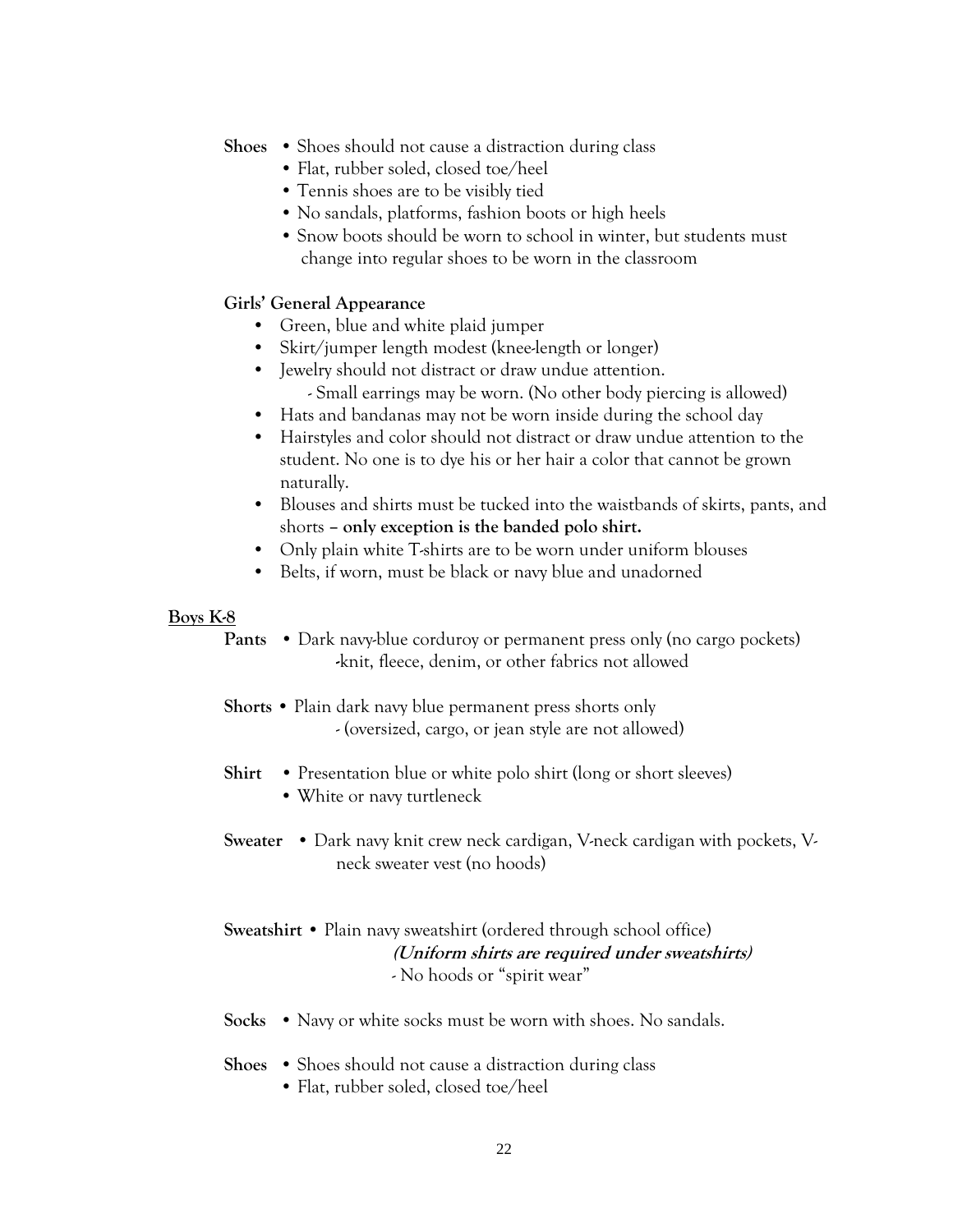- Tennis shoes are to be visibly tied
- No sandals or opened toed shoes
- Snow boots should be worn to school in winter, but students must change into regular shoes to be worn in the classroom

## **Boys' General Appearance**

- Hats and bandanas may not be worn inside during the school day.
- Earrings of any type may not be worn with the uniform (no other body piercing is allowed)
- Boys will be clean-shaven and hair shall not extend below the top of the ear on the sides, should not touch the collar in back, nor extend below the eyebrows.
- Hairstyle and color should not distract or draw undue attention to the student. No one is to dye his or her hair a color that cannot be grown naturally.
- Only plain white T-shirts are to be worn under uniform shirts (T-shirts should only be visible at the neckline; no visible sleeves or hems)
- Shirts must be tucked into pants and shorts
- Boys' pants must be worn at the waist
- Belts, if worn, must be black or navy blue and unadorned

### **Out of Uniform**

- Students should dress in modest apparel
- No short shorts/skirts or sagging shorts/pants
- No spaghetti strap shirts
- No halter-tops or belly shirts
- T-shirts allowed, but no suggestive, questionable, or offensive symbols or writing
- Students not allowed to wear hats or baseball caps inside the building during out of uniform days
- No ripped jeans

## **Decisions on appropriate uniform/out of uniform attire will be up to the teacher's discretion. School administration will be consulted if necessary.**

#### **Dress for Physical Education Class**

Students have physical education classes twice a week. Appropriate attire for gym is tennis shoes for all and gym clothes for students in Grades 5-8. Modest length of shorts and a tee shirt are appropriate gym wear. Tennis shoes must always be worn for gym even on out of uniform days. The Physical Education teacher will give specific guidelines.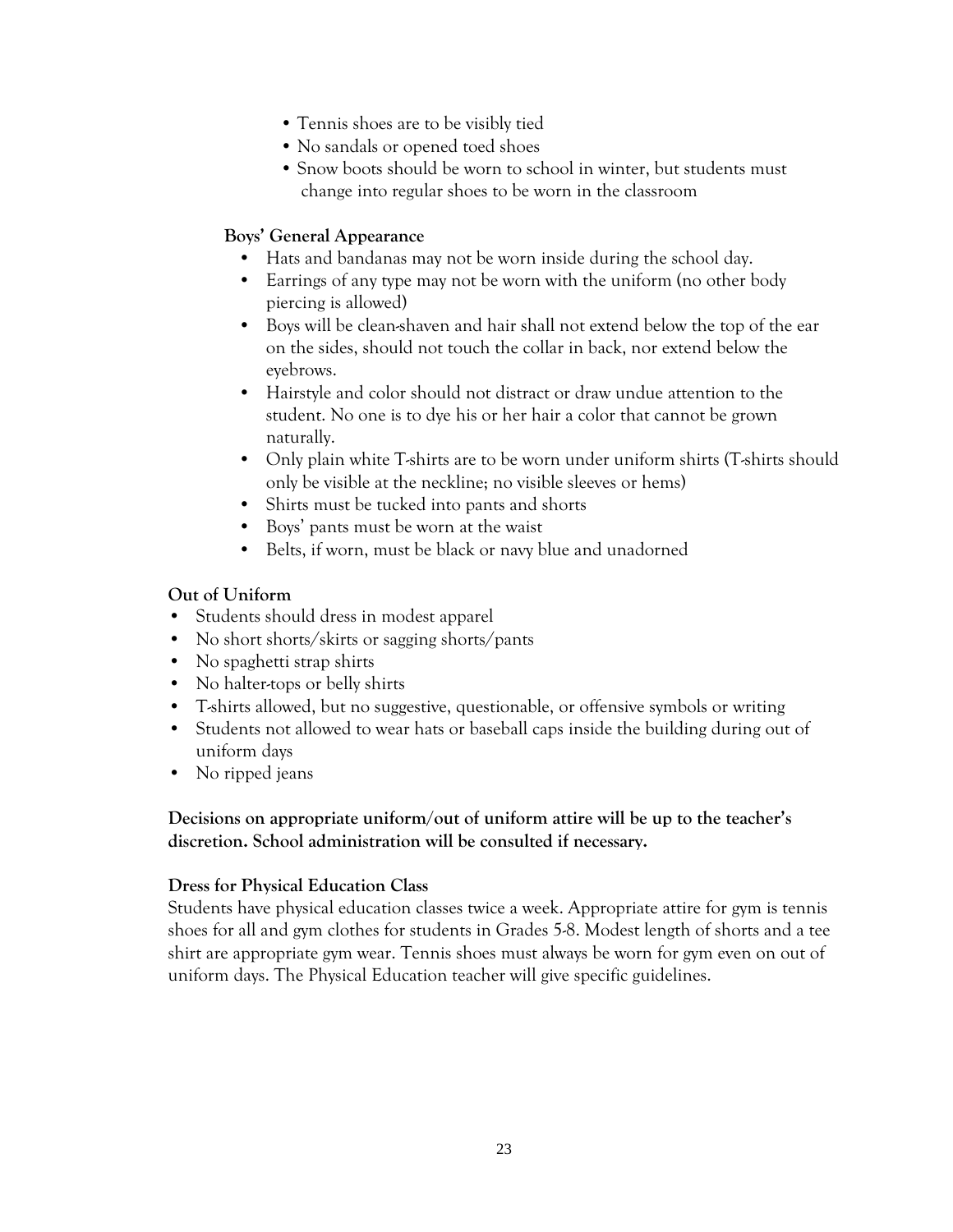#### <span id="page-25-0"></span>**G. LUNCH**

#### **Description**

Presentation of the Blessed Virgin Mary School offers a nutritious lunch to all students on days in which school is in session for a full day (parents will be notified of exceptions). One carton of milk is included in the price of each school lunch and students may purchase additional cartons for a fee. Students may also bring a bag lunch if they prefer (no pop allowed). Students bringing their own lunch may also purchase milk from the school. A menu is published monthly and is provided to families in the Communications Envelope. The menu can also be found on the school's website. Lunch prices are announced before the beginning of each school year.

#### **Free/Reduced Price Lunch**

The School participates in the federal School Nutrition Program which sets nutrition guidelines and keeps meal costs low. It also means a family can receive a free or reduced price lunch if it qualifies. **All families are strongly encouraged to apply for free/reduced price meals.** The number of students receiving a free or reduced price lunch directly affects how much funding Presentation receives from the state of Minnesota for educational programs. Applications are mailed to all families during the summer preceding each school year and can be obtained from the school/parish office at any time.

#### **Policy**

**The School lunch program is a pre-paid program, which means that students MUST carry a positive balance in their account in order to purchase lunch.** Money can be deposited in a child's lunch account through the following methods:

- Use a credit card, debit card or bank account on TADS.com. With this method, balances will be updated within 24 hours. **This method is PREFERRED because it is most efficient for school/parish staff.**
- Money can also be added by sending a check or cash to the school office. When using this method, it could take up to 3 days for the child's balance to be updated. **This method is strongly DISCOURAGED, as it places a significant burden on school/parish staff and can result in posting delays to your account.**

**Lunches cannot be purchased at the point of service.** A student cannot pay for lunch by handing money to the cashier in the lunchroom. All payments must be handed in to a teacher or the school secretary or mailed directly to the school office.

Students and/or parents will be notified when their lunch account balance becomes low. Parents are encouraged to make an online payment as soon as possible or send payment to the school office in order to keep their child's account balance positive.

At the conclusion of a school year, families with no children attending the School in the following year and have a balance of \$15.00 or less agree to donate that balances to the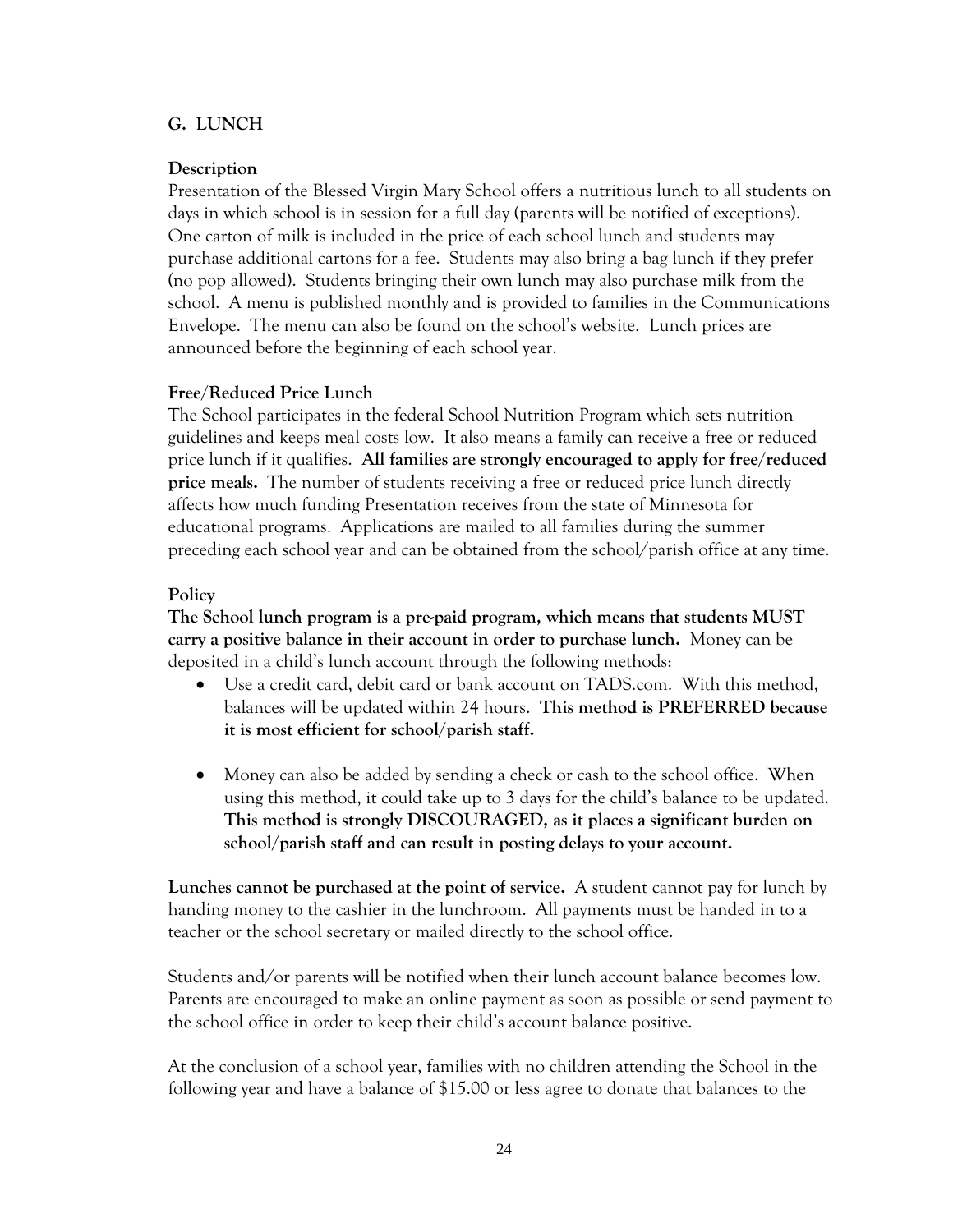school. Families with returning students will have their balance rolled over to the subsequent year.

## <span id="page-26-0"></span>**H. DAILY ACTIVITIES**

## **Daily Schedule**

| Morning   | $8:15*$<br>8:30<br>8:35 | First bell, students may enter<br>Second bell, school begins<br>Daily prayer |
|-----------|-------------------------|------------------------------------------------------------------------------|
| Afternoon | 3.00                    | 11:44-12:25 Lunch and Recess<br>Student Dismissal                            |

*\*School doors are locked until 8:15 a.m. and parents will remain responsible for their child(ren) until this time. In the event of inclement weather (rain or below zero degrees) or other emergencies, Presentation School may, at its own discretion, accept responsibility for students between* 8:00 a.m. *and 8:15 a.m. in which case the students will be notified and must go to the gymnasium where they will be supervised.*

### **Snacks and Treats**

Snacks are allowed at the discretion of the homeroom teacher. You will be notified if your child may bring a morning snack. Snacks should be healthy - fruit, crackers, veggies, yogurt, etc. Gum chewing is not allowed and is an out of school activity.

Parents may send a treat to school for a special occasion. State Health Department regulations require that all treats be commercially baked and candy is to be individually wrapped. Items other than food are a welcome change of pace – pencils, stickers, bubbles, etc.

## **Recess**

Students go outdoors for a twenty-minute recess daily, weather permitting. If the temperature is below zero degrees or it is raining, students will have supervised activities in the gym. Children should always be appropriately dressed for outdoor recess. **Please send boots, hats, and mittens daily in the winter.**

## **Church**

All students will attend religion classes, weekly masses, and other church activities.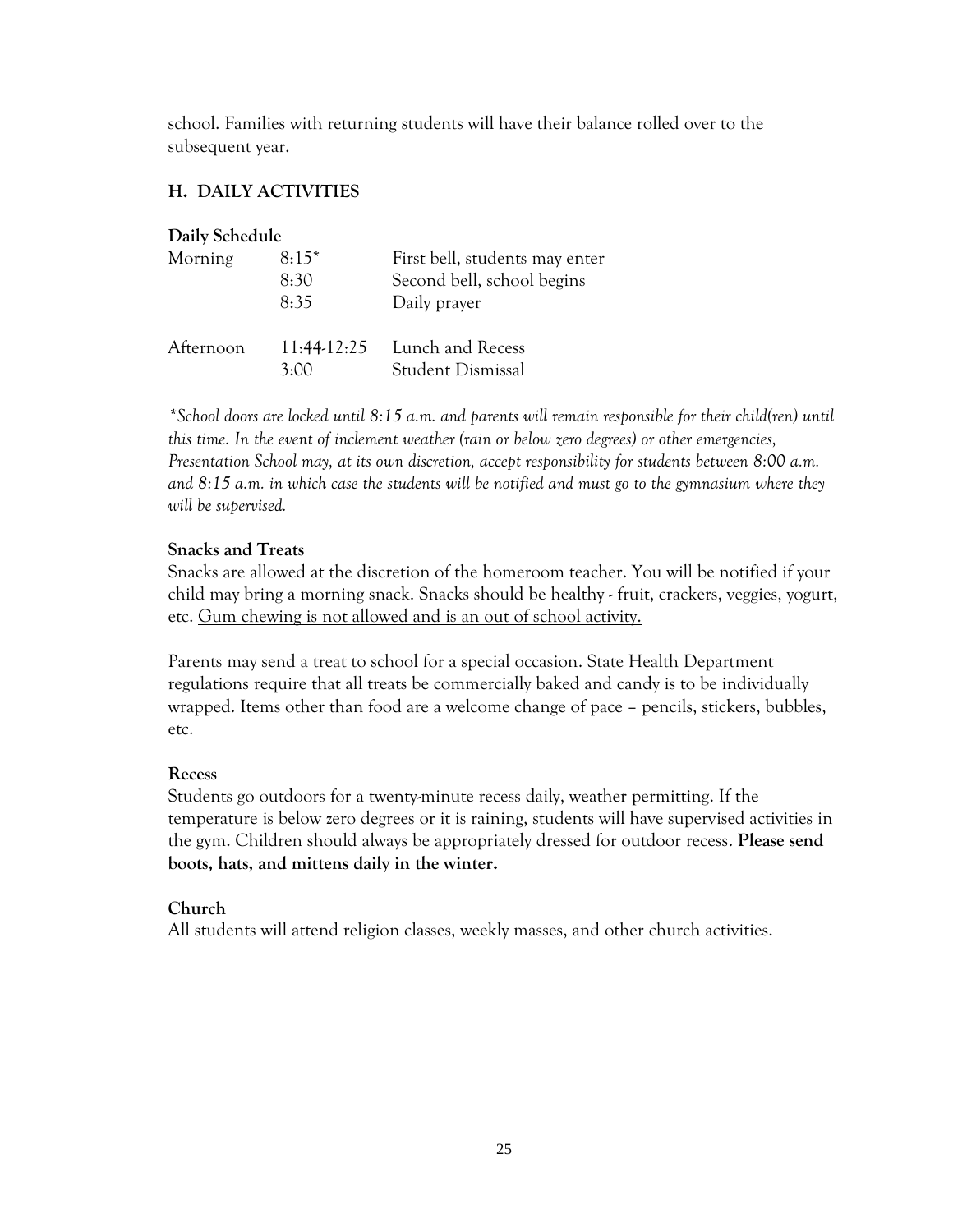## <span id="page-27-0"></span>**I. ATTENDANCE AND ARRIVAL/DEPARTURE**

Regular attendance and punctuality at school are important factors in determining a student's success in school. Students who attend school consistently learn important lifetime habits such as responsibility, self-sufficiency and dependability. School attendance is also compulsory under Minnesota State Law and will be monitored by the administration of Presentation School.

### **Excused Absences**

Lawful school absences include illness, death in the family, family emergency, religious observance, medical and dental appointments, court appearance, physical emergency conditions, suspension or other pre-arranged absences approved by the principal. Parents/guardians must send a doctor's note to the school office if absence due to illness exceeds three consecutive days in length.

### **Medical and Dental Appointments**

Doctor and dental appointments should be scheduled after school hours whenever possible. If children must leave the school before regular dismissal, a note from home must be sent to the office at the start of the day indicating a pickup time. Children meet their parents in the office at the specified time, where parents will sign them out. Upon returning to school, parents will escort children to the office and sign them back in.

## **Reporting Absences and Late Arrivals**

If a child will be late or cannot attend school, parents must call the school office before 9:00 a.m. If parents do not call, they will be called to verify the absence or tardiness to alleviate any anxieties about children en route to school.

Students arriving after 8:30 a.m. must report to the school office to obtain a "tardy pass" which is then given to the teacher. If a student develops a pattern of tardiness to school or class, the parent/guardian will be contacted.

When a middle school student (Grades 5-8) returns to school after an absence, parents must send a note to the teacher explaining the reason for absence. Absent students are accountable for missed schoolwork. Four unexcused tardy passes within one academic trimester will result in a Level I detention.

## **Vacation**

Parents are strongly discouraged from removing students from school for vacation.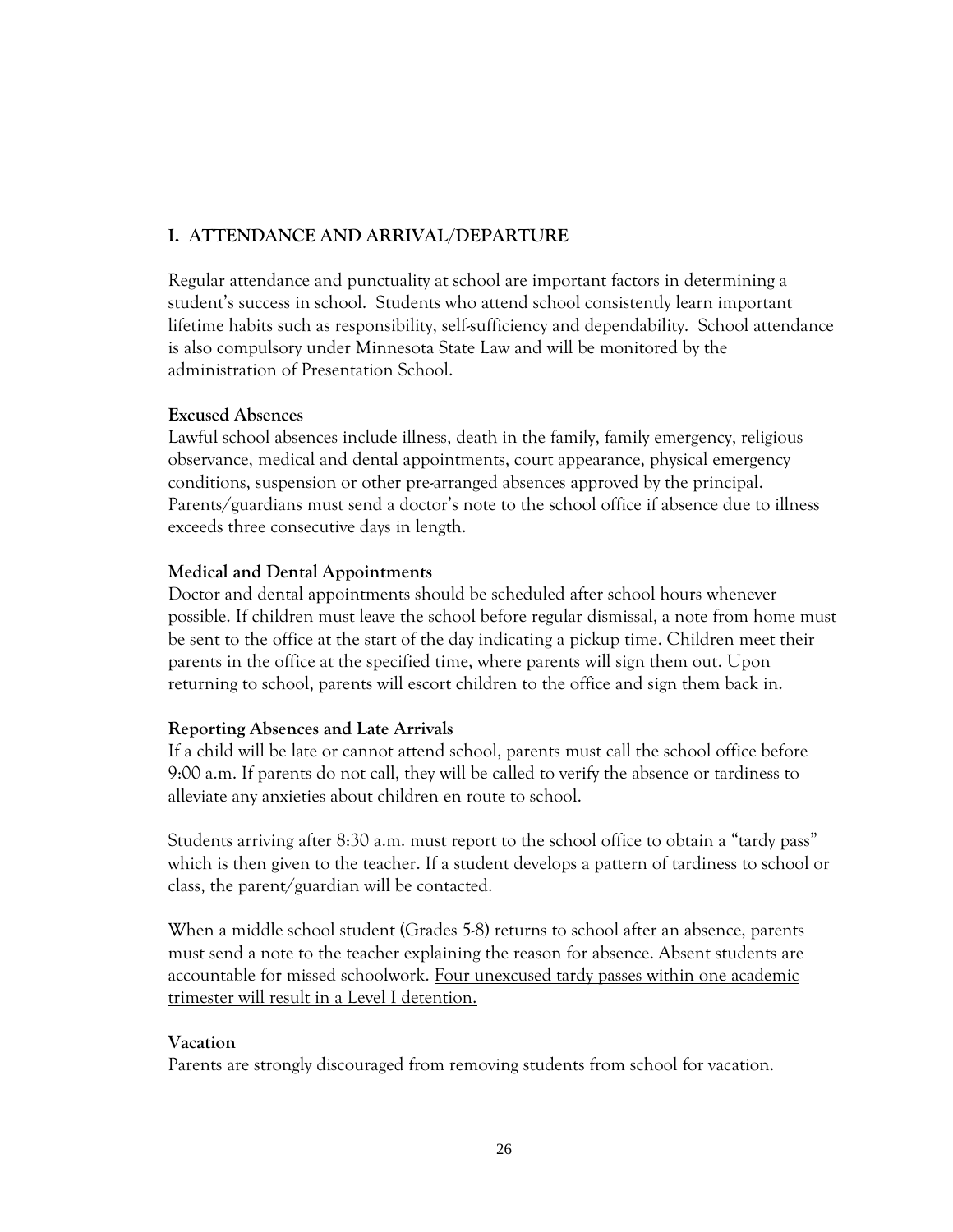#### **Truancy**

A student who is absent from instruction without a valid excuse for three or more days within a single school year may be considered truant and Presentation will take action in accordance with state law. Actions may include a letter to parents, a meeting with school administration and parents or development of a written plan to improve attendance. The school may also refer a continued truant to the Ramsey County Attorney's Office.

#### **Homework Requests**

When parents phone in to report a student absence, they can request their child's missed assignments and homework. The parent can pick it up at the end of the school day, or it can be sent home with a sibling or friend.

#### <span id="page-28-0"></span>**J. TRANSPORTATION**

#### **Bus**

A private charter service and #622 (Maplewood) schedule bus routes and determine busing boundaries for Presentation of the Blessed Virgin Mary School. If you have a busing problem, call the St. Paul District #625 Transportation services at (651) 696-9600 or Maplewood District #622 Transportation services at (651) 748-7515.

Riding the bus is a privilege, not a right. A student's privilege of riding the bus may be revoked for a violation of school bus safety or conduct policies, or for violation of any other law governing student conduct on a school bus, pursuant to a written school district discipline policy. Revocation of a student's bus riding privilege is not an exclusion, expulsion or suspension under the Pupil Fair Dismissal Act of 1974. These provisions govern revocation procedures for a student who is an individual with a disability, under the Disabilities Education Act.

#### **Car**

All students being driven to school by parents/guardians must be dropped off on the lower parking lot on Larpenteur or on Kennard Street. If dropping off in the parking lot drivers should enter by the east entrance, and exit by either of the two west entrances. If dropping off at Kennard, please park on the west side of the road so students can go from car-to – curb. Over two-third of our students are driven to school. Adults must show caution and care to insure the safety of all students arriving for the school day.

**Drop-off for K-8 Students:** All students bring driven to school by parents / guardians must be dropped off on the lower parking lot on Larpenteur or on the West side of Kennard Street.

- 1. Students will be permitted to enter the building at 8:15 through Door S1 (main office) or Door S10 (preschool).
- 2. Doors will be open from 8:15-8:30. All outside doors will be locked at 8:30.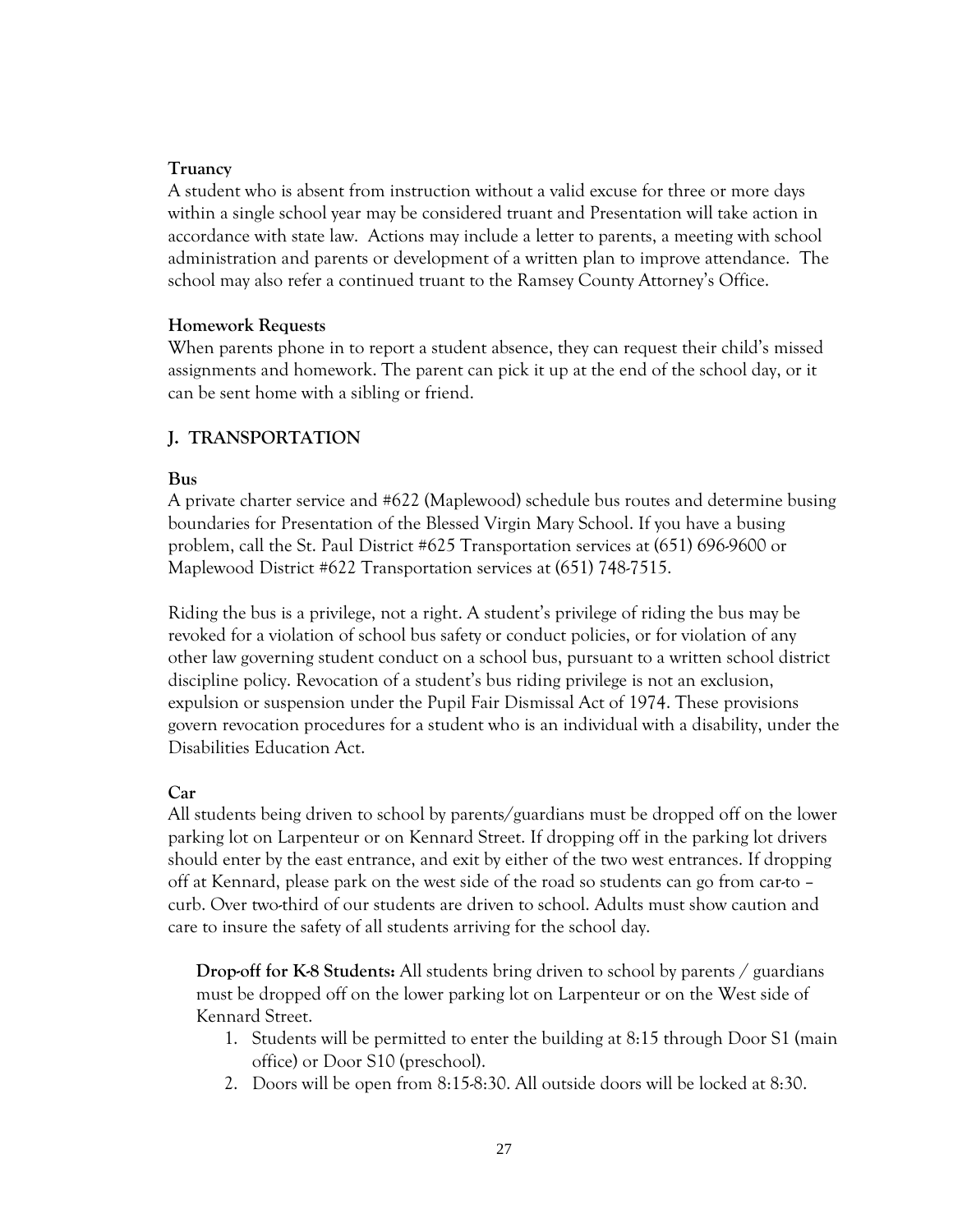3. Students arriving after 8:30 must enter through the Door S1 and report to the office for a tardy slip.

**Pickup for K-8 students at 3:00 PM.** The main thing to note is that students will not be allowed to walk to a parked vehicle unless an adult is walking with them. This gives parents two options at pickup time:

- 1. Parents wishing to socialize at the foot of the stairs below the S8 door (flagpole) should park their vehicles in the lot and then walk to the bottom of the stairs. Once they are ready to depart, they should walk with their children to their parked vehicle.
- 2. Parents who will be staying in their cars and letting their child come to them must join the car line next to the sidewalk. This is the area called the "Pickup Lane" on the attached diagram. This allows for curbside pickup of the students. The pickup lane begins at the bottom of the Bell Tower stairs on the north side of the parking lot and extends back to the dumpsters. Parents should pull their cars all the way forward in order to prevent backups from forming on Larpenteur Ave.

As noted on the diagram below, arrows show the flow of traffic in the lot. Please abide by these arrows, as they are aligned with the slanted parking slots. Traffic flows south to north in the pickup lane, east to west to access parking slots, and north to south on the edge that aligns the baseball field.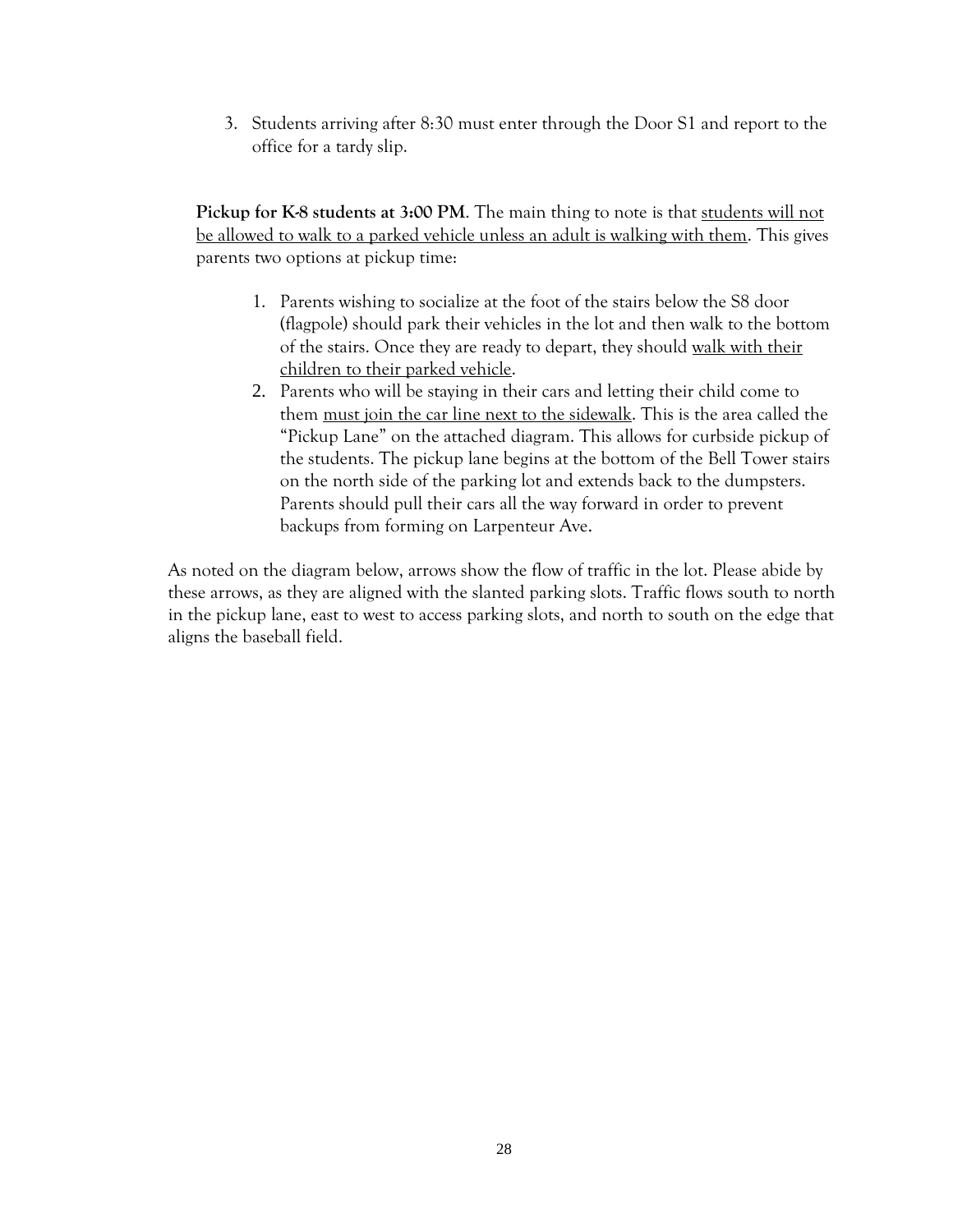

#### **Bicycles**

Students may ride bicycles to school during the appropriate seasons. Bicycles are to be parked and locked on the bike racks provided. Bicycles must meet city safety ordinances. Students must obey traffic safety regulations for bicycle riders. The school is not responsible for bicycles parked on school grounds.

## <span id="page-30-0"></span>**K. WEATHER**

#### **Snow Days**

When the weather is bad, Maplewood/North St. Paul/Oakdale District #622 sometimes makes an early morning decision to start "two hours late." This means that buses will arrive at their designated pick up stops two hours later than usual. The district watches the weather until 7:30 a.m. If it appears to be worsening, a "Closing" will be announced as described below. Since so many of our students are driven to school, Presentation may or may not adhere to #622's "two hours late" procedure.

When it is necessary to close school because of bad weather, water/electrical problems, etc., an announcement will be made before school hours (when possible) over WCCO 4 and 830 on the AM radio dial, as well as KSTP 5, FOX 9, UPN 29, and KARE 11 television stations. An announcement is also posted on the school website and on the school's official social media channels.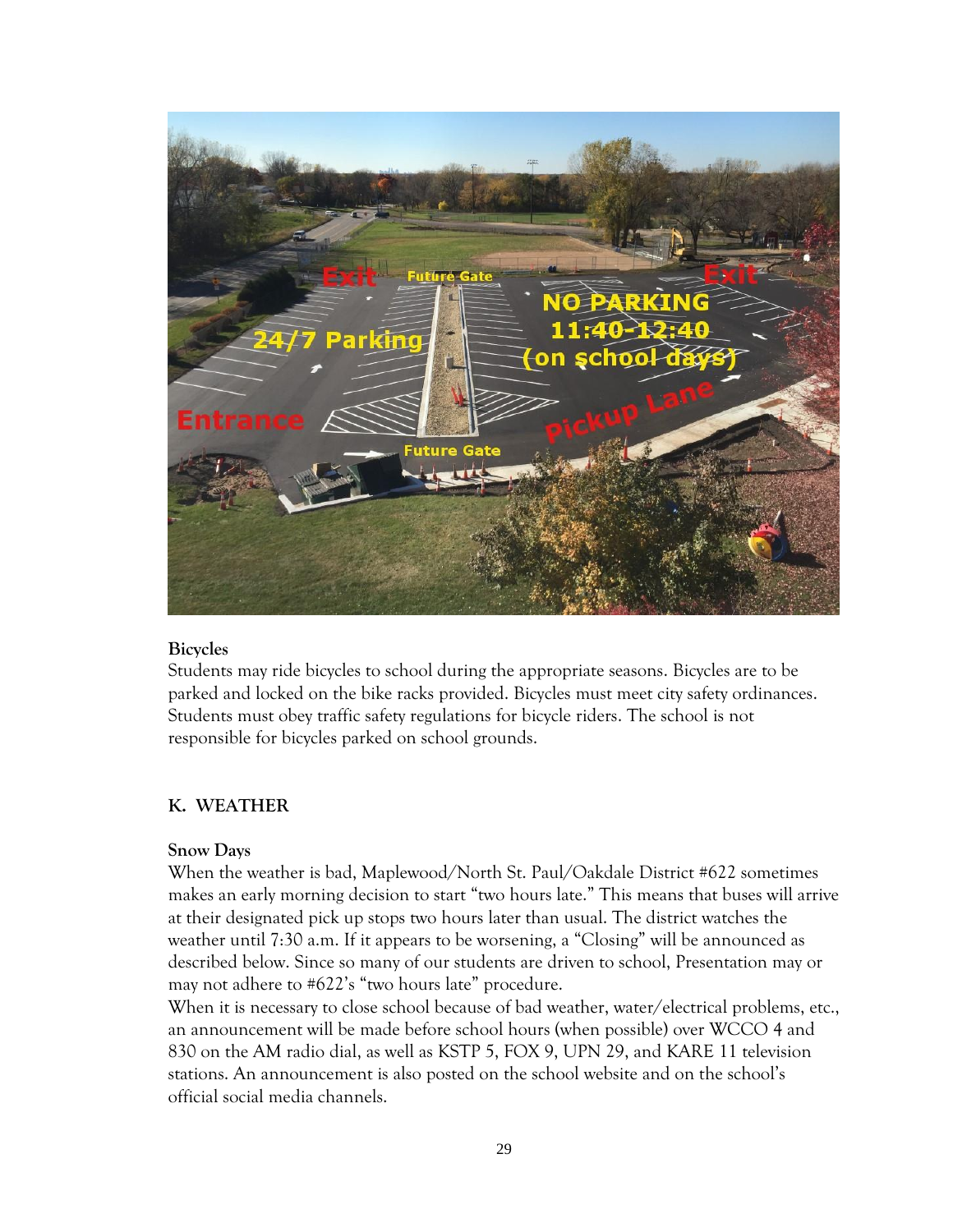Due to the wide variety of transportation methods that students use to get to school, Presentation may choose to remain open when Maplewood/North St. Paul/Oakdale District #622 or St. Paul Public Schools are closed.

## **Hot Days**

Students in Grades K-4 may keep a water bottle at their desk on days when the classroom temperature is 80 degrees or above. Homeroom teachers at this level will notify the students and parents if students are allowed to do this. Misuse of this privilege may result in its loss at the teacher's discretion. Water bottles do not go with students to Music, Gym, Computer classes, recess, or lunch. Students in Grades 5-8 have many opportunities to get drinks as classes change.

## <span id="page-31-0"></span>**L. FIELD TRIPS**

### **Statement of Policy**

Presentation of the Blessed Virgin Mary School recognizes the importance and value of trips for educational field study and approves of these visits to places of cultural or educational significance to further enrich the lesson in the classroom. This policy permits the principal and/or his designate to approve of field trips during normal school hours on a single school day. However, if out-of-state field trips or any field trips to foreign countries are planned, these must have the ultimate approval of the Archdiocese and feedback from the School Advisory Commission.

The following regulations must be taken into consideration when any field trip is being planned:

- Adequate supervision by qualified adults, including one or more employees of the school and/or Archdiocese.
- Waivers by all adults and all parents/guardians of students taking any field trip of all claims against the school and/or Archdiocese for injury, accident, illness or death occurring during, or by reason of the field trip.
- Proper insurance for students, personnel, and equipment.
- A plan for financing the field trip that does not exclude any student member of a group because of lack of funds.
- Permission in a written form from each student's parent or legal guardian.

## **Field Trip Transportation Policy**

Commercial carrier or contracted transportation is the most desirable method to use for field trips and, whenever possible, this mode of transportation is provided. The use of private passenger vehicles is discouraged and should be avoided if possible.

#### **Private Passenger Vehicles**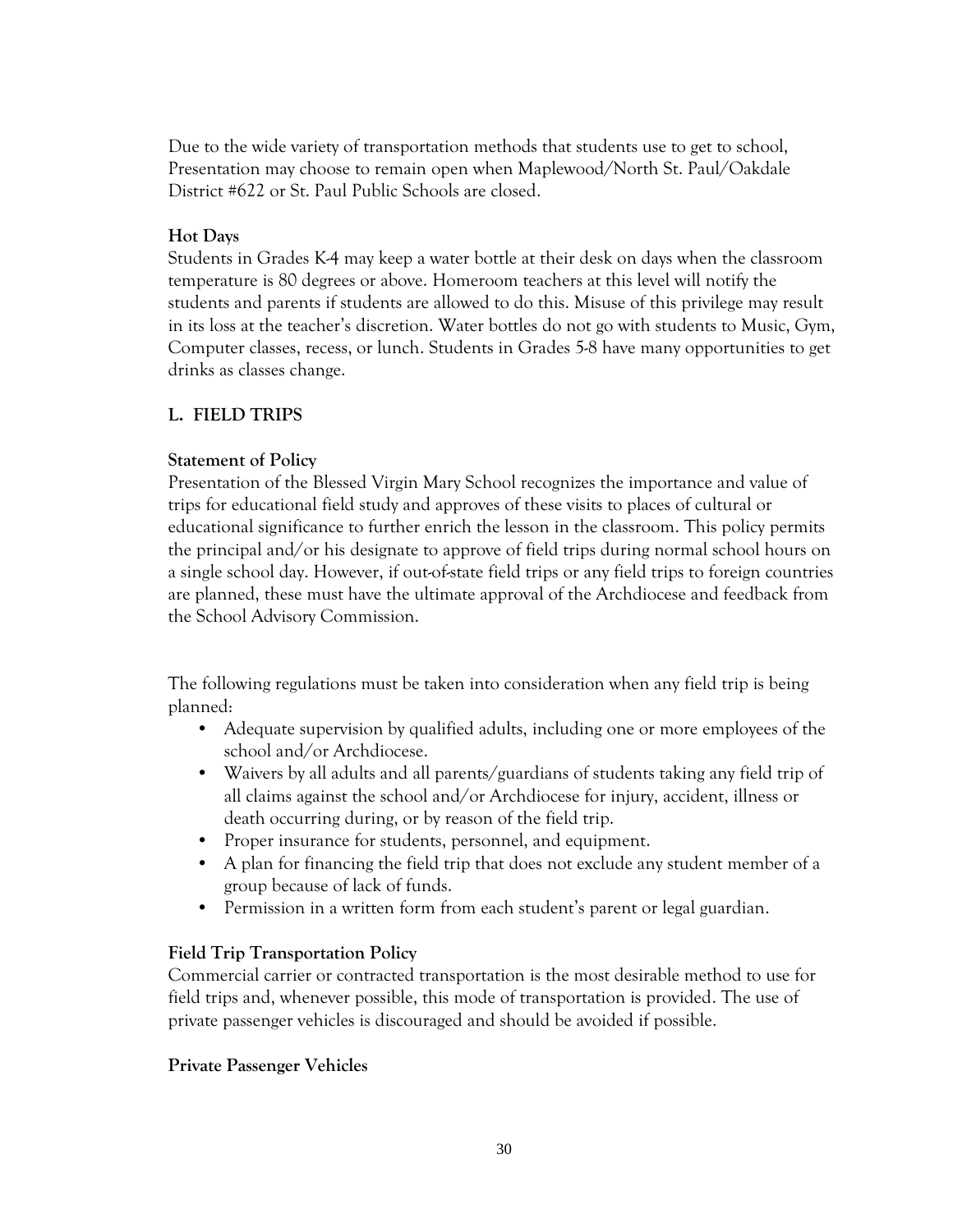If a private passenger vehicle must be used, then the following information must be supplied and certified by the driver in question:

- The driver must be 21 years of age or older.
- The driver must have a valid, non-probationary driver's license and no physical disability that could in any way impair his/her ability to drive the vehicle safely.
- The vehicle must have a valid and current registration, and valid and current license plates.
- The vehicle must be insured as required by the state of Minnesota.
- Driver must be VIRTUS trained
- Driver must have passed a background check

A signed Driver Information Sheet on each vehicle used must be obtained prior to the field trip. Each driver and/or chaperone should be given a copy of the approved itinerary including the route to be followed and a summary of his/her responsibilities.

## **Permission Slips**

Teachers should give all pertinent field trip information to the secretary using the Archdiocesan Field Trip Insurance Form. Every child going on a field trip must have a signed form. Teachers are responsible for making sure this procedure is followed. Students not having a signed field trip form must stay at school or at home at the discretion of the school. If a child cannot afford the fee, please notify the office. Financial aid is available; no child will be refused due to financial constraints.

## **Wolf Ridge Environmental Learning Center (ELC)**

As part of the Science curriculum, Grade 6 students attend a weeklong field trip to the Wolf Ridge Environmental Learning Center in the late spring. Wolf Ridge is 75 miles north of Duluth, and has a goal of helping students learn to care for and about the environment.

## <span id="page-32-0"></span>**M. SCHOOL LIBRARY**

Our school library serves the needs of all students at Presentation. However, only students in grades K-4 have Library instruction, which follows the curriculum handbook. Parent volunteers help students find and check out books. They may also read a story to students during library visits. Encyclopedias and other reference materials are for use in the library only. Students assume responsibility for any materials they check out. When library materials are lost or damaged, a notice of amount due is sent home with the trimester report card. Payment must be received in order to take home the final report card and/or to participate in graduation.

## **Birthday Book Program**

To encourage student interest in reading, and to update our library collection, Presentation of the Blessed Virgin Mary School has instituted a "Birthday Book Program."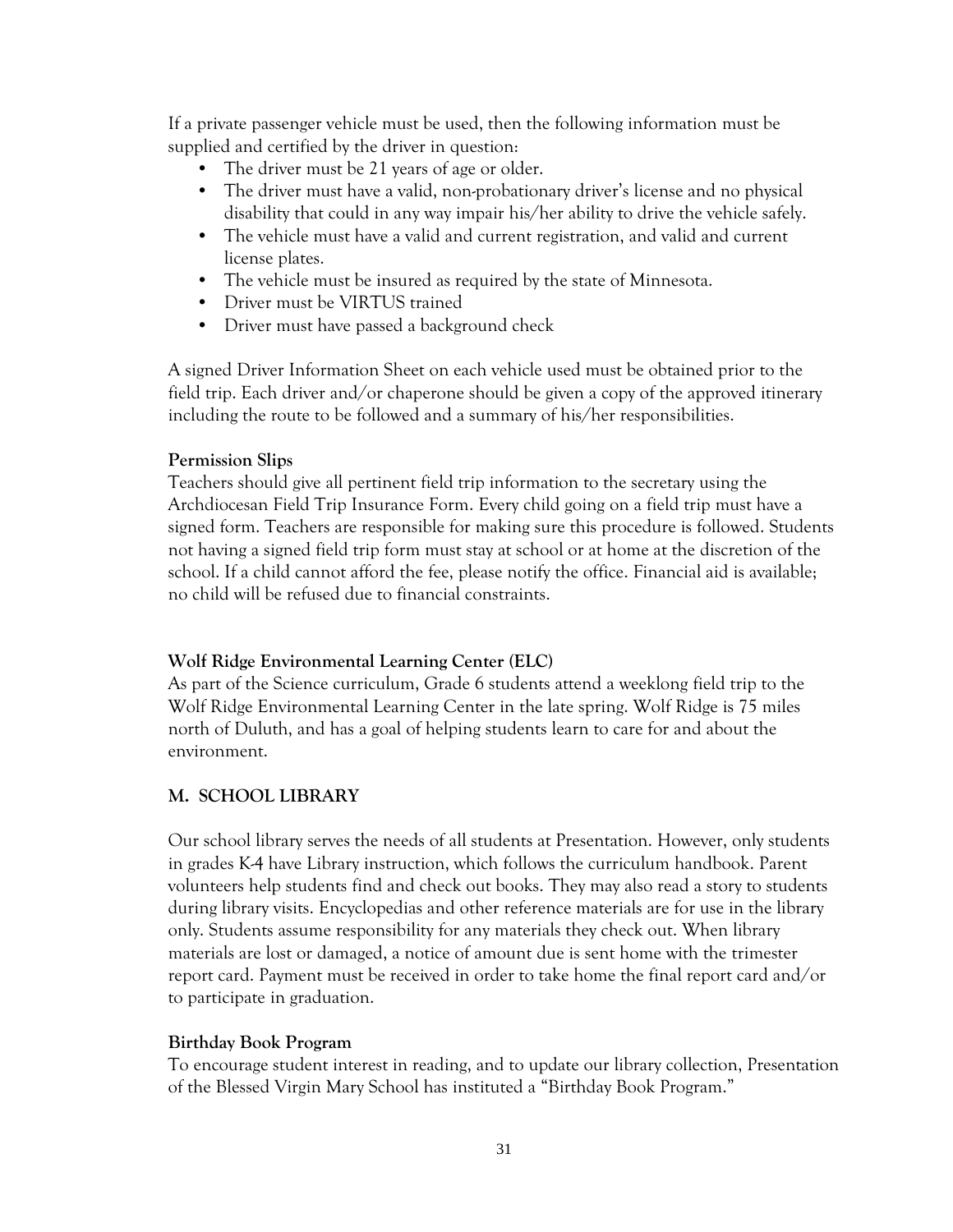A student may purchase a book from the provided "preferred list" or a book of their choice on their birthday or un-birthday to share with the class. The book will then be donated to the library as a "Birthday Book." The book will be stamped with the date and the student's name. This voluntary program makes the enjoyment of books a celebration that extends beyond the special day.

## <span id="page-33-0"></span>**N. STUDENT RECORDS**

In accordance with state and federal laws, parents/guardians are entitled to see their child/ren's records. An appointment with the principal should be made in advance. The principal is to respond to the request in a reasonable amount of time. Records will be reviewed in the presence of the principal or designated personnel.

### <span id="page-33-1"></span>**O. STUDENT WITHDRAWAL**

Parents who are withdrawing a child/ren from Presentation of the Blessed Virgin Mary School should notify the school office of their decision. Parents will be asked to provide a new home address and the name and address of the school the child/ren will be attending. Release forms for academic information must be signed by parents before records can be transferred. All financial matters must be settled prior to the records transfer.

## <span id="page-33-2"></span>**P. OTHER ISSUES**

#### **Guidance and Counseling**

A qualified psychologist is available for consultation about school and family issues. Appointments with the school psychologist can be made at the student's request, parent's request, or through a referral from a teacher, administration, or other staff member. Please call the office (651) 777-5877 to arrange for an appointment.

#### **Title One Services**

Students who qualify may receive individual or small group tutoring in Math and/or Reading provided by District #622 at our building.

#### **School Pictures**

School pictures are taken in fall and spring. Purchasing the pictures is optional. Graduation pictures for  $8<sup>th</sup>$  grade students are available in late winter/early spring.

#### **Lost and Found**

Lost items are stored in the lockers across from the school office on the main floor. Teachers should encourage students to check the lockers during the school day to look through the items. Lost and Found items will be on display in Kenney Hall at the end of the school year. In June, unclaimed items are donated to charity.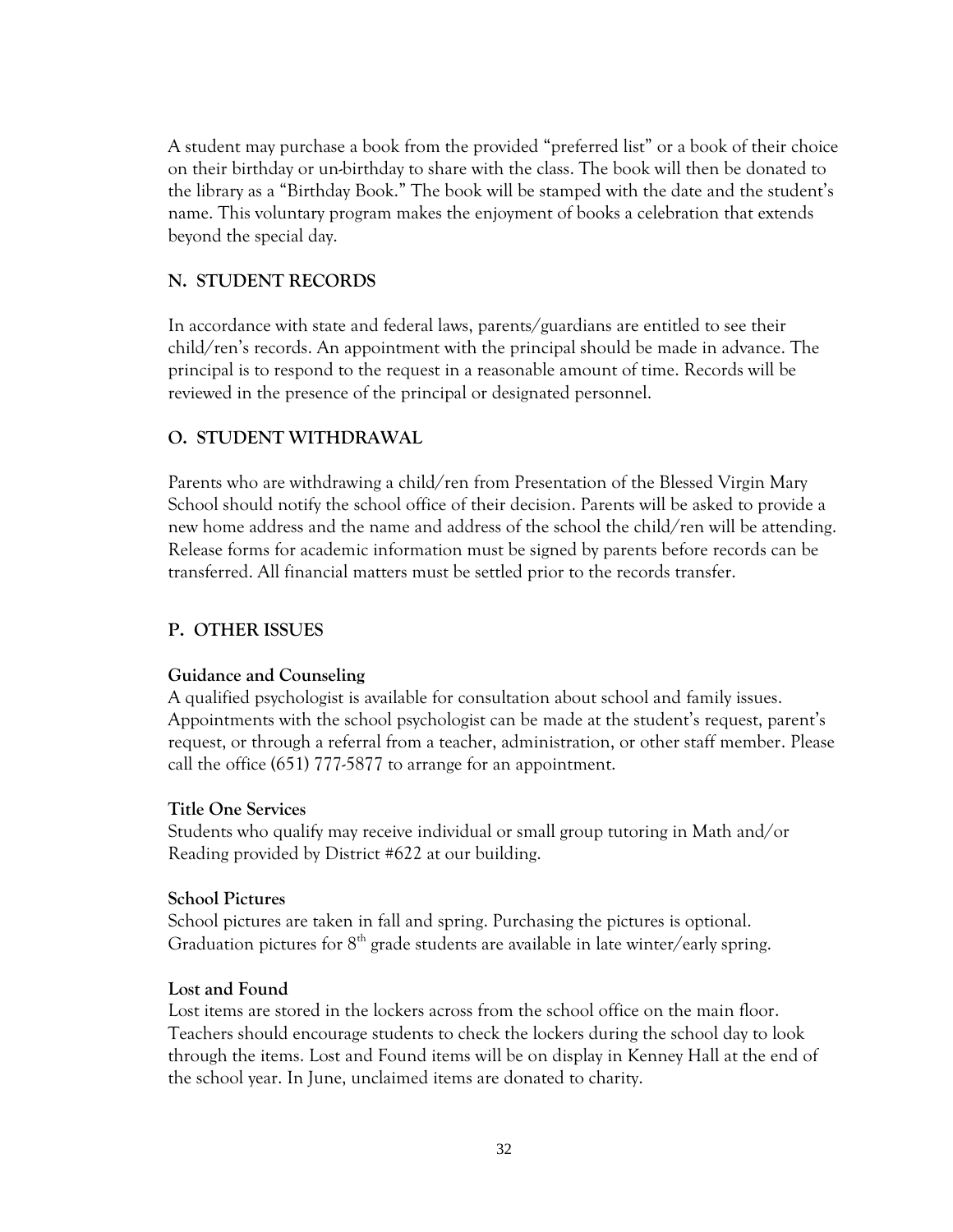#### **Care of Equipment**

Schoolbooks and equipment are subject to a reasonable amount of wear during the school year. To protect our books, students are asked to cover all non-consumable textbooks that leave the classroom with a durable product (i.e. grocery bag). Any product used must cover all corners of the book. When damage occurs to any of the learning materials through deliberate abuse, carelessness, or neglect, the cost of the damaged or lost item will be charged to the student responsible for the materials. Report cards may not be issued until payment for damages or lost items is received

## **Q. OPTIONAL SCHOOL ACTIVITIES**

#### **Band and Orchestra Programs**

Students in Grades 4-8 may participate in the weekly band program. Participants receive a minimum of 28 band days per year. Most band days include a half-hour small group lesson and a half-hour band rehearsal. Lessons and band rehearsal are scheduled during the regular school day. Because of field trips, testing days, etc., some band days will include only a lesson or a rehearsal. Band concerts are held at Christmas time and in the spring. The student is responsible for all class work missed during band times.

In March, an optional band concert that combines all the schools in the program is held. Rehearsals for this concert are held at Hill-Murray High School once a week after school from January through March. Jazz Band is also included in this concert and is offered to interested Advanced Band 7<sup>th</sup> and 8<sup>th</sup> grade students from November through April. Following the concert, the Advanced Band and Jazz Band take an annual day trip to perform for another school community.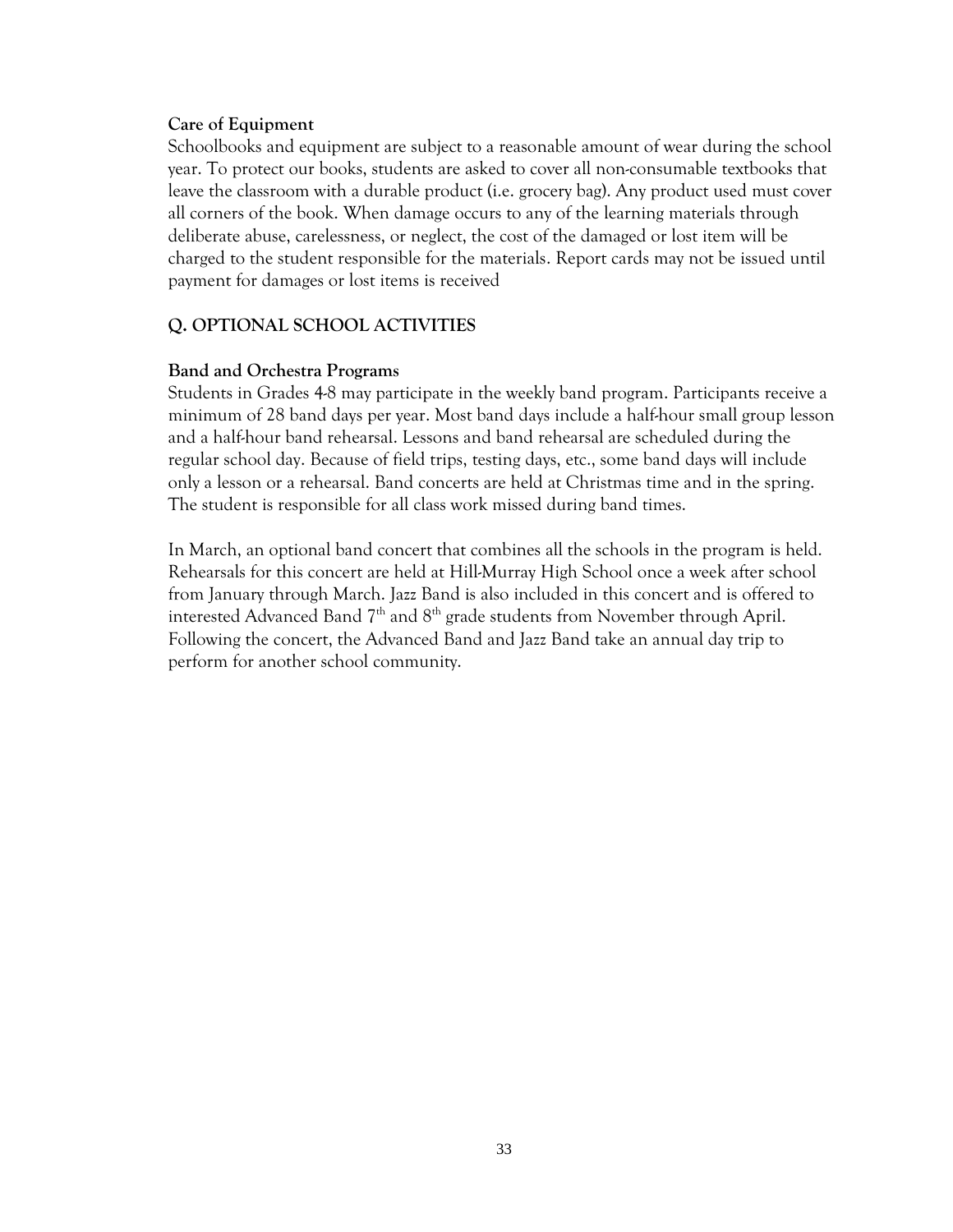#### **School Athletics**

All school policies in this handbook remain in effect while students are participating in school sponsored athletic activities. The following policies also apply:

• Medical

In the event of minor injuries the coach might recommend rest, ice, compression and elevation to the affected limb. They may apply Band-Aids to cuts or scrapes. Coaches will not provide or suggest any type of medication to a student nor make a medical diagnosis.

If a serious injury occurs, 911 will be called and an ambulance requested. The child's parent will take immediate responsibility for the care of their child. If a parent is not present, permission is given by the parent at time of sign up, for trained emergency personnel to transport their child to a hospital for treatment by medical professionals.

## • Transportation

It is a fundamental policy of the athletic department that the school never accepts responsibility for student transportation to/from practices, scrimmages, games, tournaments, contests, parties or other gatherings held in conjunction with the athletic program. Parents accept responsibility for transporting students to and from all athletic events as a precondition to participation. Coaches are never responsible for transporting students other than their own children to and from events. The school will steadfastly refuse any liability for traffic mishaps or injuries that occur while students are traveling to and from events and practices.

- The school will take no part in arranging carpools between parents who might choose to cooperate in the delivery of students to events. Should a car pooling arrangement be agreed to between families, the school disavows any involvement in the process and refuses any liability resulting from subsequent traffic mishaps.
- Fees

An athletic fee is charged for participation in the athletic program and is payable prior to each season. The fees are determined by the Athletic Director and Principal. The ability of parents to sponsor fund raising events has allowed the school to keep fees as low as possible. A fee may be waived or reduced for families with need or for students who receive free or reduced-price lunch. Parents that coach are exempt from paying the individual fee for the sport they are coaching.

• Eligibility

Membership on any team is a privilege designed to enhance the student's educational experience. Each student will receive the full support of teachers and staff to maintain adequate grades but the ultimate responsibility to make the required effort must still come from the student. In determining the eligibility of a student, it is understood that each student's circumstances are unique and respected.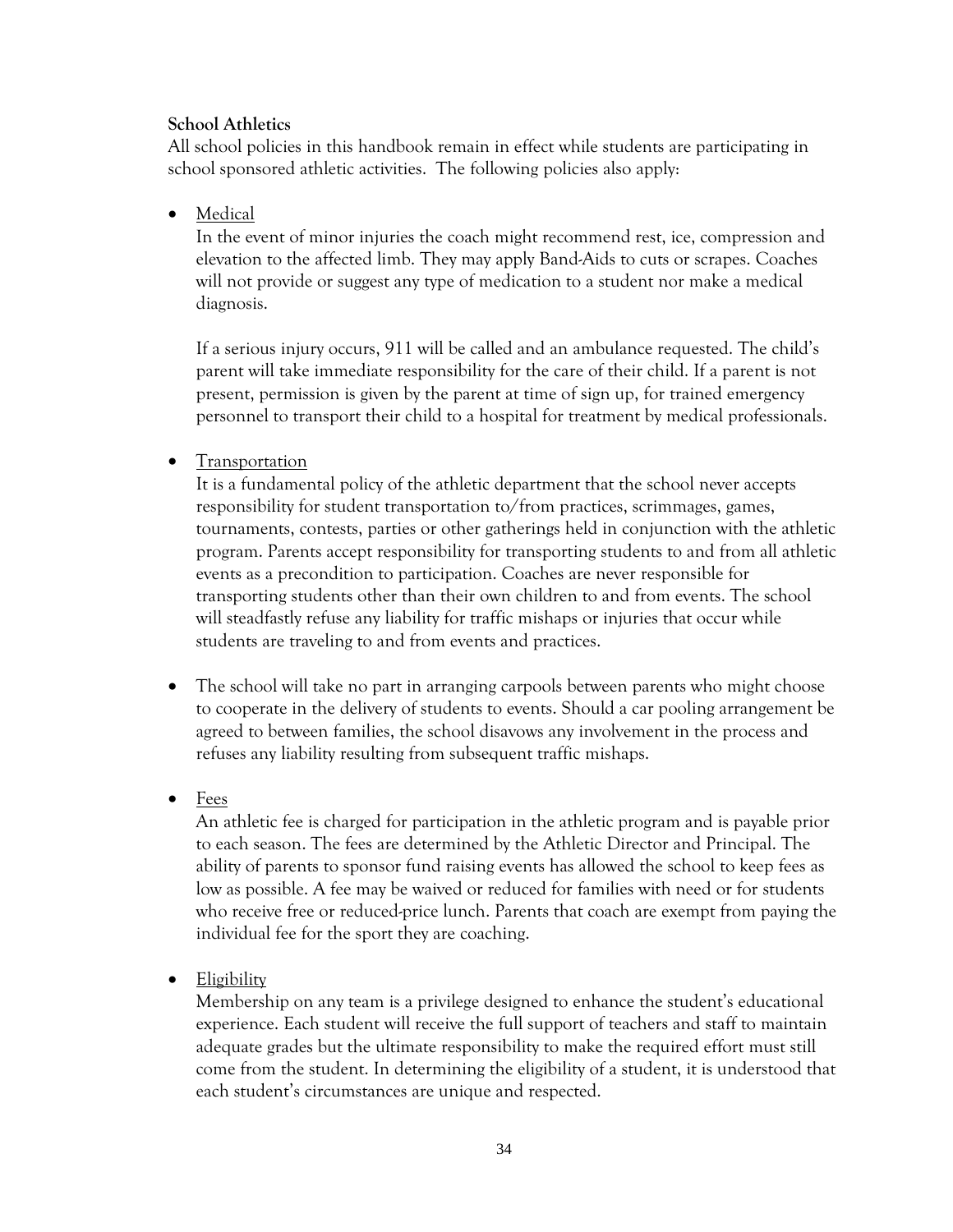The Athletic Director may confer with the Principal at any time regarding a student's academics or conduct. If the student is receiving a grade or equivalent of 1 or lower, the parent and student will be notified and the student will have five school days to show significant progress toward improving his/her grade as determined by the classroom teacher.

If, after five days, a student has not shown significant progress, he/she will be suspended from participation in athletic programs for a period of five school days. If improvement is not seen after five school days, the suspension will continue until the student has brought the grades up to higher than a 1 or other arrangements are made.

Students with conduct and discipline problems may also be considered for athletic suspension. Each student's situation is different and Presentation School reserves the right to review each case individually. The Principal will make all final decisions.

The school recognizes the parent's authority to sit a player out for any reason. The player will be welcomed back to the team without penalty. If the player missed an important practice, the coach may adjust playing time in the next game until the player can adapt to the changes.

Uniforms

Uniforms provided to students are property of the school and are expected to be returned washed, in a marked bag and in the same condition they were given. Parents assume financial responsibility for lost or damaged uniforms. The next season's uniform may not be issued if the previous season's uniform has not been returned. If spring uniforms are not returned, report cards may be held until the uniform is returned.

## <span id="page-36-0"></span>**IV. MONITORING STUDENT ACHIEVEMENT**

## <span id="page-36-1"></span>**A. HOMEWORK**

Time spent on homework is age and grade appropriate. Homework is relevant to the subject matter and necessary for skill development. Homework should be completed promptly by the child with parental encouragement. Studying as well as written work is considered homework. If a student is absent, all material missed should be made up as soon as possible.

Daily time allotments for homework should not exceed the below recommendations:

| Grades 1, 2, 3 | 15-30 minutes |
|----------------|---------------|
| Grades 4, 5    | 45-60 minutes |
| Grades 6, 7, 8 | 60-90 minutes |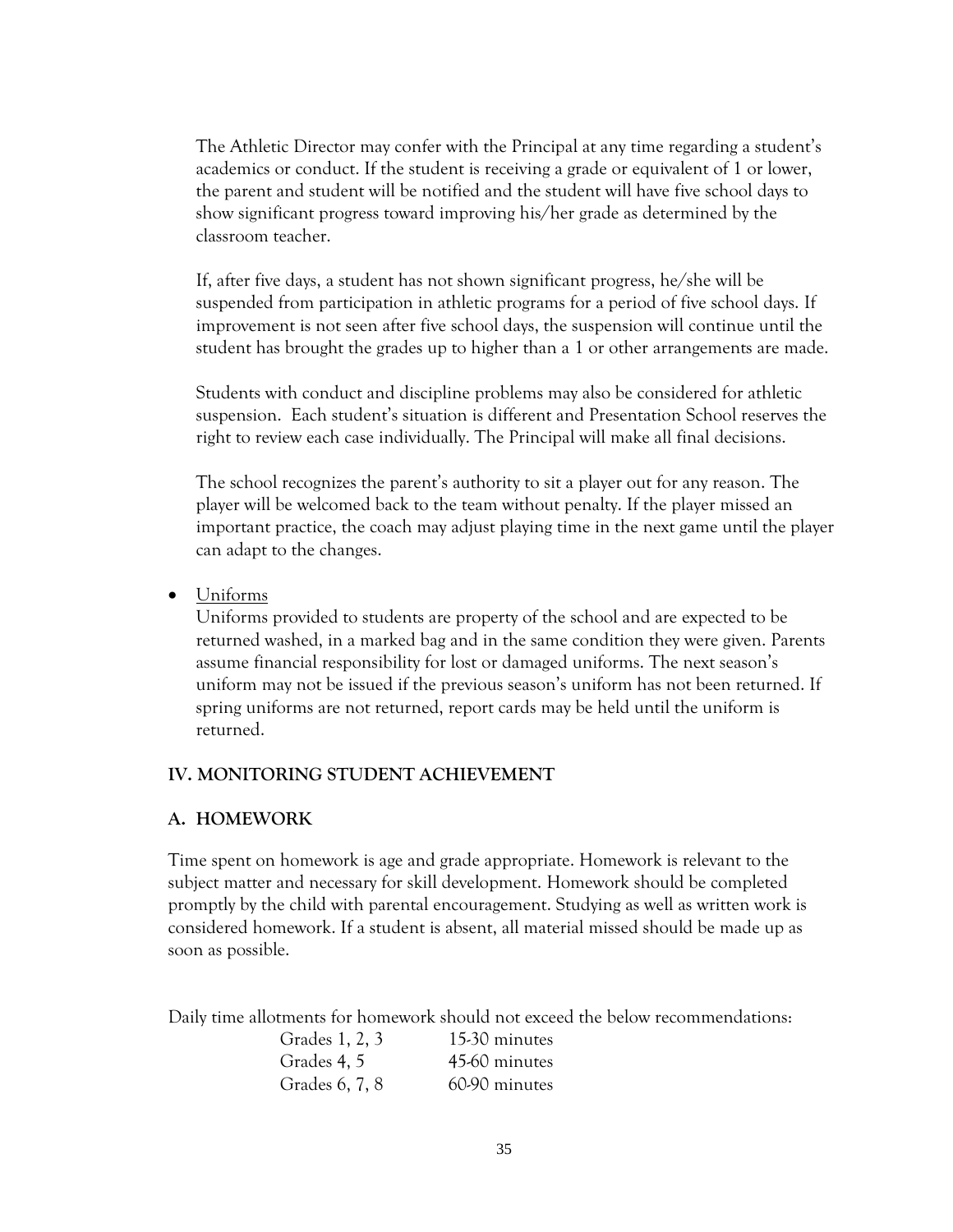Variables may cause homework to exceed the suggested time allotment, i.e., poor use of study time in school, late or incomplete assignments, the need to re-do unacceptable work. Time allotments increase during the Middle School years to prepare students for High School expectations. Not all teachers assign homework, and often time is allowed during class to complete assignments. This allows students to ask questions and receive help when needed in a timely manner.

Middle School only: Students who chose not to complete their assignment(s) by the completion of the trimester will not be allowed to submit late work for credit.

### <span id="page-37-0"></span>**B. GRADING**

Presentation of the Blessed Virgin Mary School will use Standards Based Grading for all students in Kindergarten through Eighth grade. Educational research tells us that the number one factor in improving student achievement is a guaranteed and viable curriculum. Presentation school ensures this by teaching to consistent grade level standards for each subject area. The advantage of this system is that it ensures consistent expectations across grade levels. Second, it helps teachers and students focus on the standards in their learning activities. Third, it provides feedback as to a student's proficiency level allowing the teacher to better individualize instruction. Last, it provides parents with valuable information on how their child is progressing on individual standards.

Student progress in Grades K-8 uses the following grade structure:

4 Exceeds Expectations 3 Meets Expectations 2 Progressing Toward Expectations 1 Does Not Meet Expectations i Incomplete N/A Not Assessed

An incomplete grade for two academic trimesters in a core course **must** be made up in a summer school program agreed upon by teacher and principal. Core courses include Math, Language Arts, Science, Religion, and Social Studies.

It is sometimes beneficial and necessary that a student repeat a grade. This is done with the utmost concern and respect. Teachers will inform parents of their concerns relating to possible retention no later than the beginning of the third trimester of the school year.

## <span id="page-37-1"></span>**C. REPORT CARDS**

Reports cards are sent home with students one week after the close of the trimester. Parents are encouraged to review the card with their child/ren, offer comments to the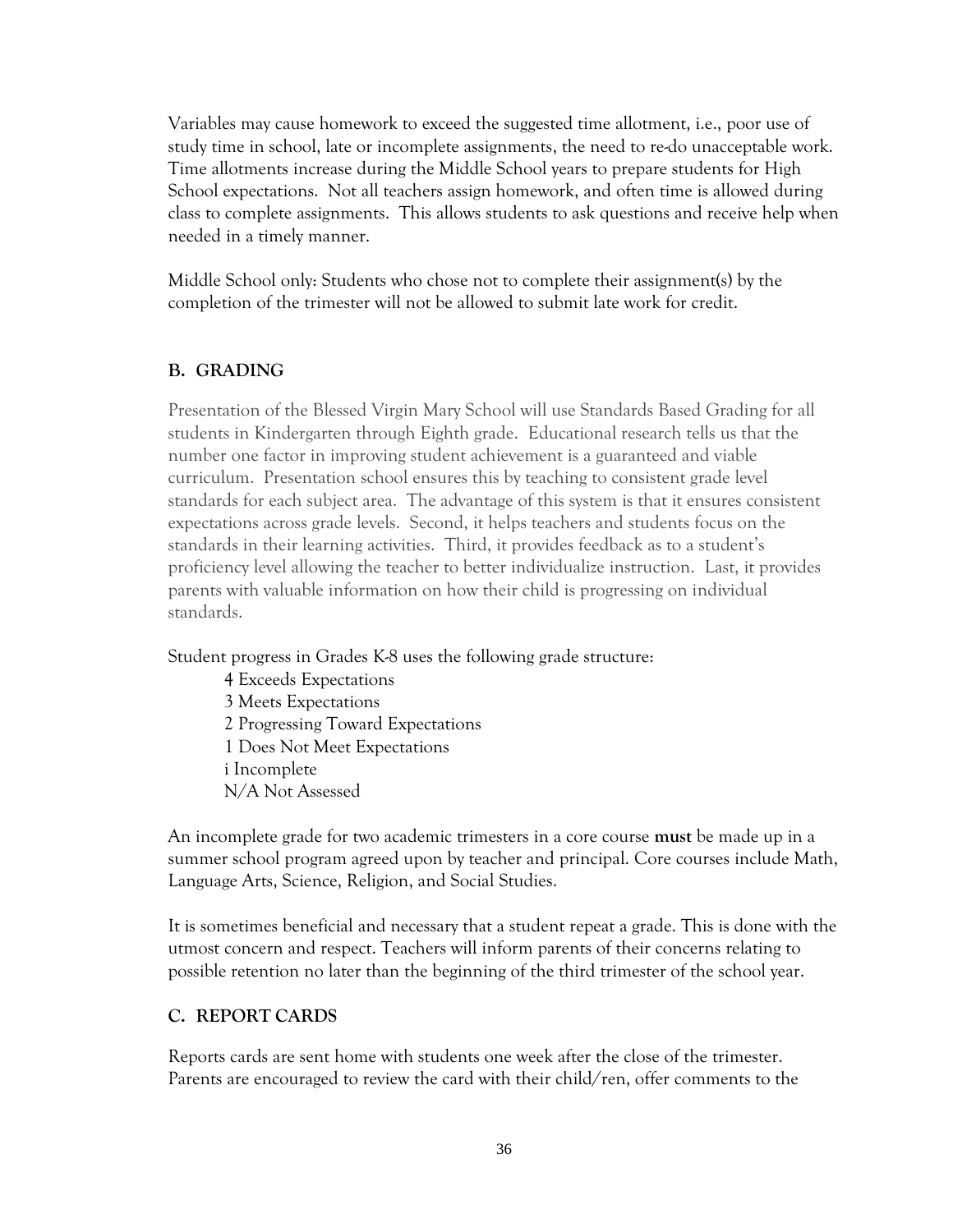teaching staff, **sign and return**. Third trimester report cards are the property of student and parent.

## <span id="page-38-0"></span>**D. PANTHER PRIDE AWARD**

Presentation does not use a grade point system to recognize student achievement. However Presentation enjoys celebrating the successes of our students. At the Middle School level we will do this with the Panther Pride Award. This award will be given to students who demonstrate good character qualities as well as academic success. Teachers will have the ability to nominate students for this award at the end of each trimester.

Students will be eligible for the Panther Pride Award by:

- Teacher nomination
- Participating in at least one co-curricular, extra-curricular or school club/organization during the school year.
- Earning only Progressing Towards, Meets Expectations, and Exceeds Expectations during all three trimesters; but not to exceed two Progressing Towards in more than one class.
- Consistently demonstrating success in effort grades as well as learning behaviors in all classes.

## <span id="page-38-1"></span>**V. CONCILIATION PROCEDURE**

If a concern or issue involving school policy between parents and teachers or the principal should arise, the following procedure is followed. Note that at any level the pastor can get involved. The pastor's decision is final.

- 1. A meeting to discuss the concern or issue between the two parties is held.
- 2. If the matter is not resolved, the two parties meet with the principal. Every effort should be made to resolve the issue at this level.
- 3. If the matter is not resolved after the principal has been involved, the pastor will be notified.
- 4. If still not resolved, the matter will be brought before the School Advisory Commission (SAC) at the next scheduled meeting. All parties involved will be invited to the SAC meeting. Each party will be allowed an opportunity to explain the concern or issue and to express an opinion on how he/she would like the situation resolved. During this time, SAC members will listen to all parties, ask relevant